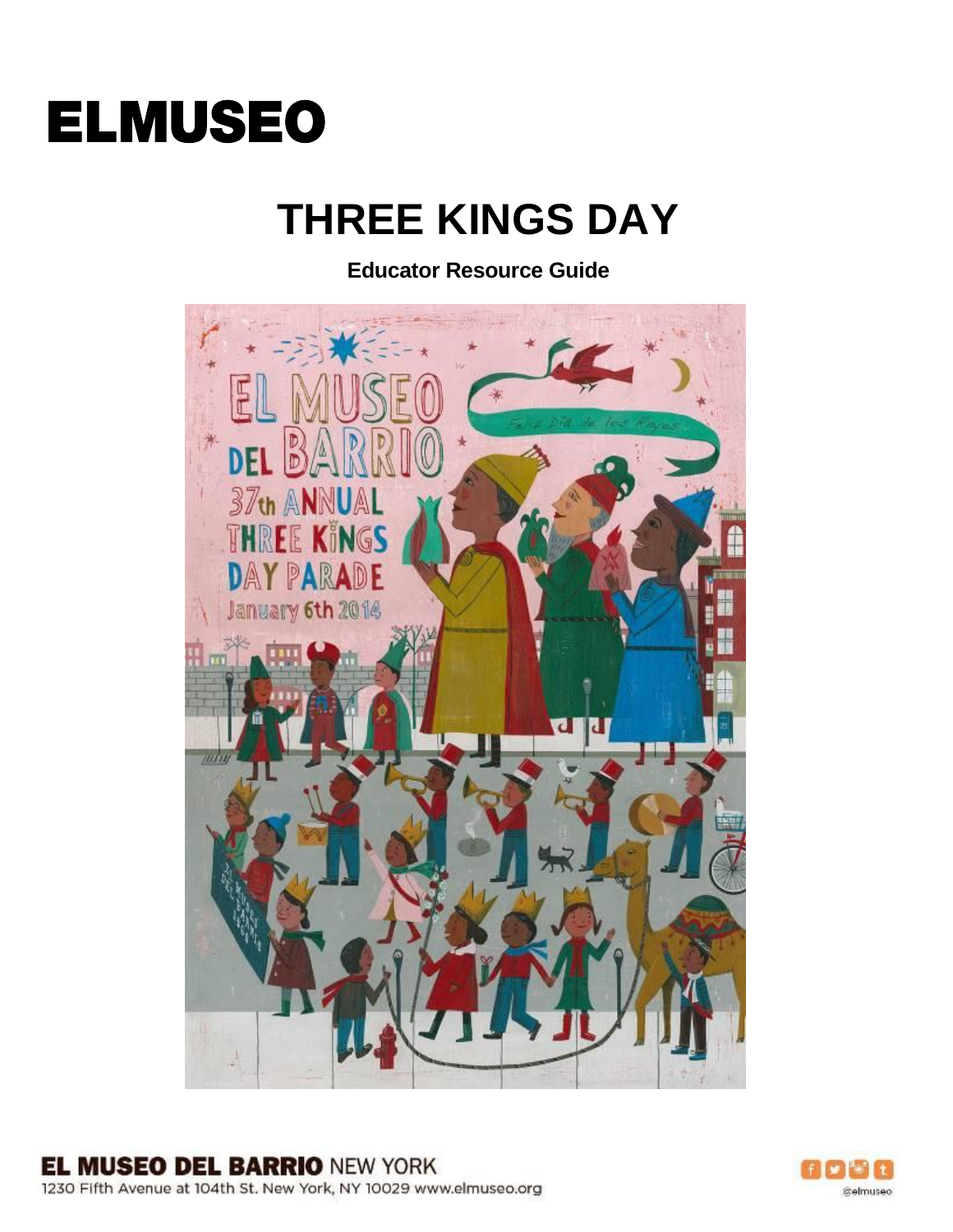# **TABLE OF CONTENTS**

#### **Part I. Three Kings Day History and Traditions**

- o History of the Three Kings Day Tradition
- o The Story of the Three Kings
- o The Nativity
- o The Origin and Iconography of the Three Kings
- o The Gifts of the Three Kings
- o Santos de Palo Carvings
- o Latin American and Caribbean Customs
- o *Las Parrandas* & Musical Traditions
- o Three Kings Day Parades and Festivals
- o El Museo's Three Kings Day Puppets

#### **Part II. Preparing for Your Visit to El Museo del Barrio**

#### **Part III. Linking Three Kings Content to a Visit at El Museo**

- o Activity 1: Three Kings Maracas
- o Activity 2: Three Kings Crowns
- o Activity 3: Three Kings Capes
- **Part IV. Vocabulary**

#### **Part V. Resources**

- o Bibliography
- o Webography

#### **CREDITS AND ACKNOWLEDGEMENTS**

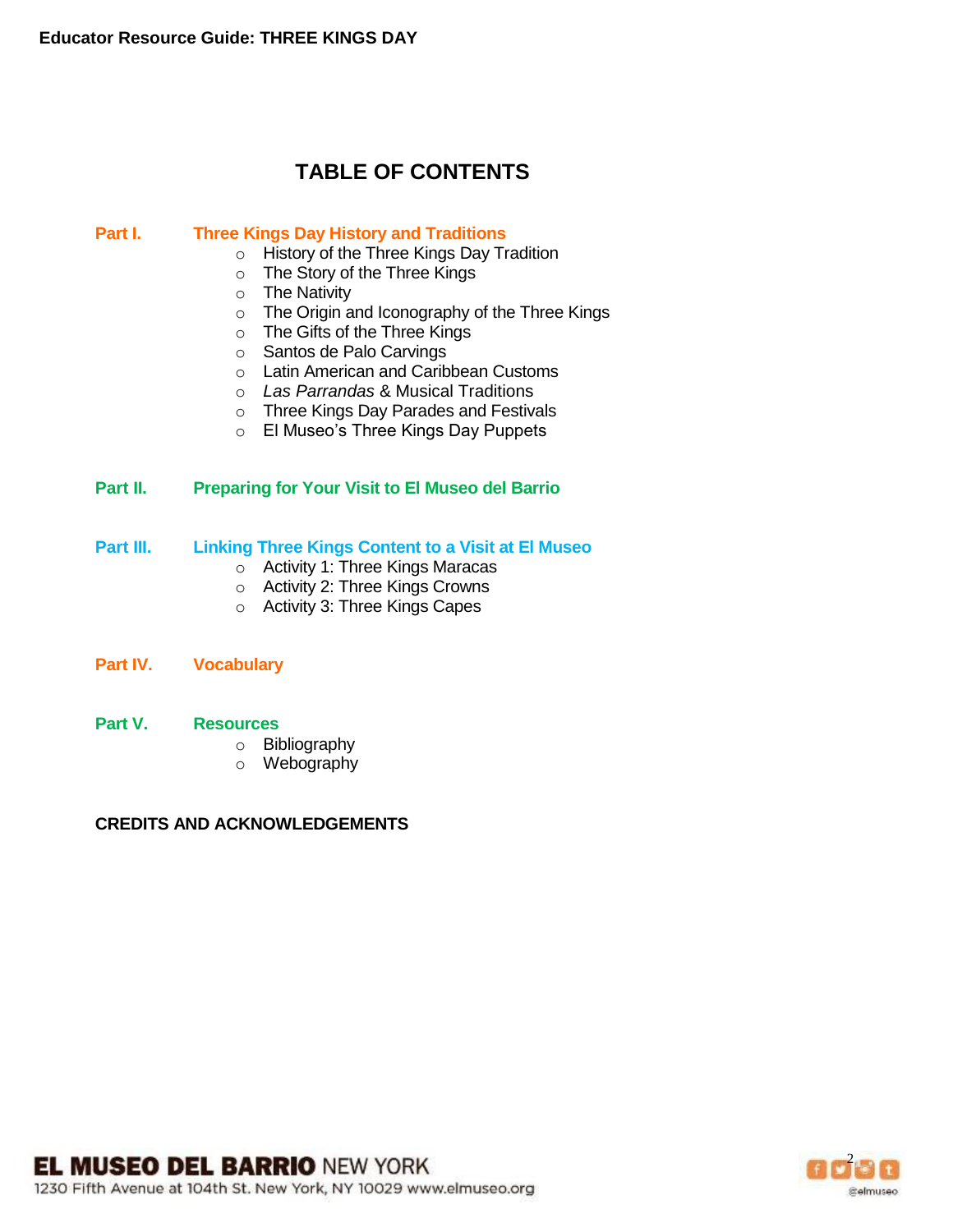# **PART I: Three Kings Day History and Traditions**

## **History of the Three Kings Day Tradition**

Although we usually take today's Christmas celebration customs for granted, most of the so-called 'traditional' Christmas practices we are familiar with only date back to the  $19<sup>th</sup>$  century in the United States. It was in the  $4<sup>th</sup>$  century that the Roman Catholic Church adopted December 25 as the Christmas holiday, choosing a date that coincided with pagan festivals of the Winter solstice. Prior to this date, January 6 was the Christian day of celebration in many parts of Europe, including Spain, Italy, Austria, Germany, and Switzerland. Even today, throughout Europe, the holiday celebration does not end until this date, marking the end of the 'twelve days of Christmas' between Christmas and January 6. This is also often referred to as the Twelfth Day. In the United States, the holiday season for most ends after New Year's Day, however, for some Latinos the festivities continue throughout the months of January and early February. In some Latin American and Caribbean countries, Three Kings Day, or *El Día de Reyes*, is celebrated annually as one of the most joyous days of the holiday season. The day is also sometimes referred to as *El Día de los Tres Reyes Magos* or Day of the Three Wise Kings. Observed on January 6, it is recognized by Christians as the Epiphany, a feast day in the Anglican, Eastern, and Roman Catholic churches that commemorates the biblical story of the Three Kings who followed the star of Bethlehem to bring gifts for the infant Jesus. Like Christmas or *Navidad,* in some Spanish-speaking countries including Spain, Puerto Rico, Cuba, the Dominican Republic and Mexico among others, Three Kings Day is a religious holiday that has become a popular, cultural event. Celebrated with music, singing, family gatherings, and the sharing of food, Three Kings Day is a holiday that conveys the spirit of giving. The tradition promotes a sense of community, and emphasizes diversity, sharing, and reciprocity.

# **The Story of the Three Kings**

During the 1<sup>st</sup> century, astrologers, or seers of the future, foretold the advent of a divine king who was believed to be born God incarnate. Many argued about who would be the divine king as well as when and where he would arrive. The most commonly agreed prediction was that a child would be born and that he would be named Emmanuel, meaning 'God is with us.' Astrologers predicted this child would bring peace and ultimately change the course of history. It is said that the Three Kings may have practiced astrology, and thus may have each seen this prediction forecast in the stars. The Kings are also known as the Three Wise Men or the **Magi**. Magi is plural for **magus**, a word that may refer to shaman or 'wise man' and is the origin of the words magic and magician. In ancient Persian cultures, the magi were responsible for funerary and religious rites.

According to the Gospel of Matthew (2:1–13), the only biblical account of the event, the **Magi** came from "the East" to first visit [Herod](http://en.wikipedia.org/wiki/Herod_the_Great) (appointed governor of [Judea](http://en.wikipedia.org/wiki/Judea) by the [Roman Empire\)](http://en.wikipedia.org/wiki/Roman_Empire) in Jerusalem, asking him where the new King could be found. Herod, troubled by the news of a new king, sent them to Bethlehem, and asked that they return when they had found him. According to legend, in order to greet the infant Jesus, the Magi traveled over a long distance guided night and day by a brilliant star that shined in the sky. The legend states that the Star of Bethlehem was located directly overhead of the location where the infant Jesus was born. When they arrived, they appeared before the baby, and offered him gifts of [gold,](http://en.wikipedia.org/wiki/Gold) **[frankincense](http://en.wikipedia.org/wiki/Frankincense)**, and **myrrh**.

# **The Nativity**

During the holiday season, many Latin Americans and Latinos erect nativities, small or sometimes life-sized figures representing the scene of the birth of Jesus, in their homes, in Churches, and in public spaces. As the legend describes, the nativity scene, known in Spanish as *el nacimiento*, is

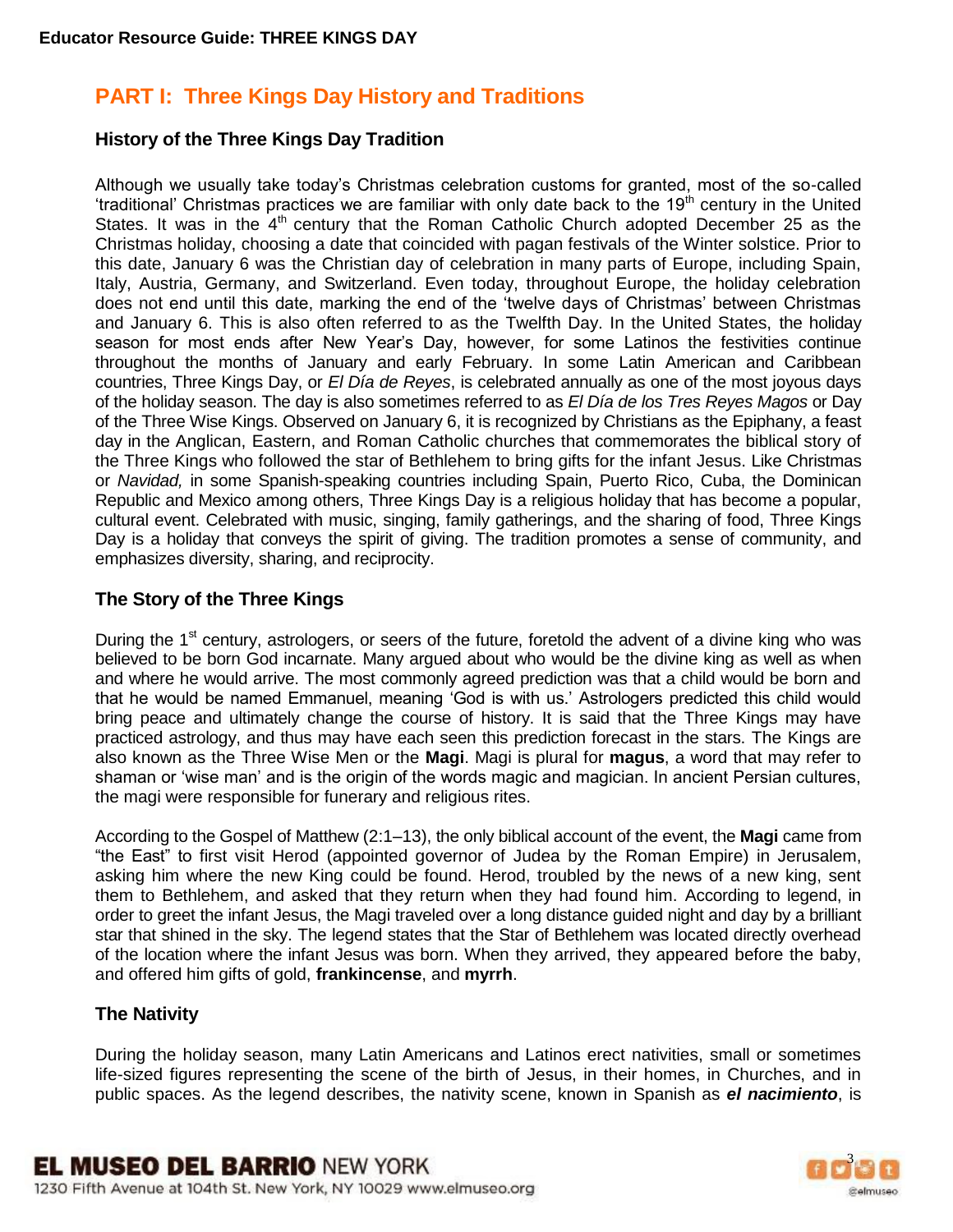usually set in a humble stable, with the figures of Mary and Joseph, as well as shepherds and their animals. The figure of the baby Jesus is added on December 25, the day he was thought to be born.

The **Nativity** refers to the birth of Jesus and the many depictions of the scenery of his birthplace and those who were present. Although he was thought to be as important as a king, he was not a wealthy king who was born in a palace, but rather in a very humble setting. Two legendary stories tell different situations about where the Three Kings discovered the infant Jesus. The most popularly

accepted story states that having just traveled back to Bethlehem, where Jesus' father Joseph was from, there was no place for the family to stay. A kind man allowed them to spend the night in his stable. Other stories maintain that Jesus and his family were found sheltered in a cave. When the Three Kings reached the baby Jesus, he was resting on a humble bed of hay in a **manger** or *pesebre*, a trough for feeding animals. The baby's mother, Mary, and his father, Joseph welcomed the Three Kings and received their gifts. Also among them were sheltered animals including sheep, donkeys, and oxen. Curious shepherds were gathered to view the newborn, who they believed to be their divine king.

In parts of Latin America and the United States, Mary and Joseph's search for shelter is re-enacted during *Las Posadas***,** a nine-day celebration



Nacimiento (*Nativity*), 1996 Collection El Museo del Barrio, NY The Chase Manhattan Corporation, F99.4.1-21 Installed at El Museo del Barrio, Dec 12, 1999–Jan 6, 2000

between December 16 and Christmas Eve. During these special celebrations, a family may host a party at their home to welcome the arrival of a nativity procession. The family and shepherds seeking shelter, played by children, are followed by musicians and adults who sing carols outside the home. The event concludes with the sharing of traditional foods and the breaking of a piñata. Also in Mexico, *pastorelas,* or shepherds plays, are staged throughout the holidays by professional and amateur groups. These traditional, often improvised, theatrical presentations date back to Mexico's Colonial period, and tell the story of the shepherds' and Three Kings' journey to find the infant Jesus in Bethlehem. In some countries, a special celebration of the nativity is held on January 5, the Eve of Three Kings Day. This day is also referred to as *La Vispera de Reyes.* Children dress up as characters of the nativity and perform in plays or pageants that recount the story. On this day families also add the figures of the Three Kings to the nativity scene in their home or in public spaces. In some cases, like the Three Kings, visitors to the nativity bring gifts of money or food to offer the infant Jesus.

## **The Origin and Iconography of the Three Kings**

In the story described in the Bible's Book of Matthew, the Three Kings are said to have come from the East. If they were traveling to Bethlehem, then it can be surmised that they came from either Asia or Africa. However, again generations recount the story in a myriad of ways. Christian depictions as early as the  $6<sup>th</sup>$  century represent the Three Kings in Persian garb. In the 13<sup>th</sup> century, Marco Polo's writings refer to the Kings as having hailed from Persia or present-day Iran. Parts of this story as told today are attributed to another book written in the 14<sup>th</sup> century, *History of the Three Kings*, by the cleric John of Hildesheim, who states that the Kings hail from "Ind, Chaldea, and Persia," referring to India, Babylon (or present day Iraq), and Iran. Still other accounts tell of each King having traveled from a different part of the world, specifically Europe, Africa and Asia. It is believed that this version of the story dramatizes the arrival of various nations from different continents into the Christian faith. A similar personal twist has been added to the story in Puerto Rico and other parts of Latin America,

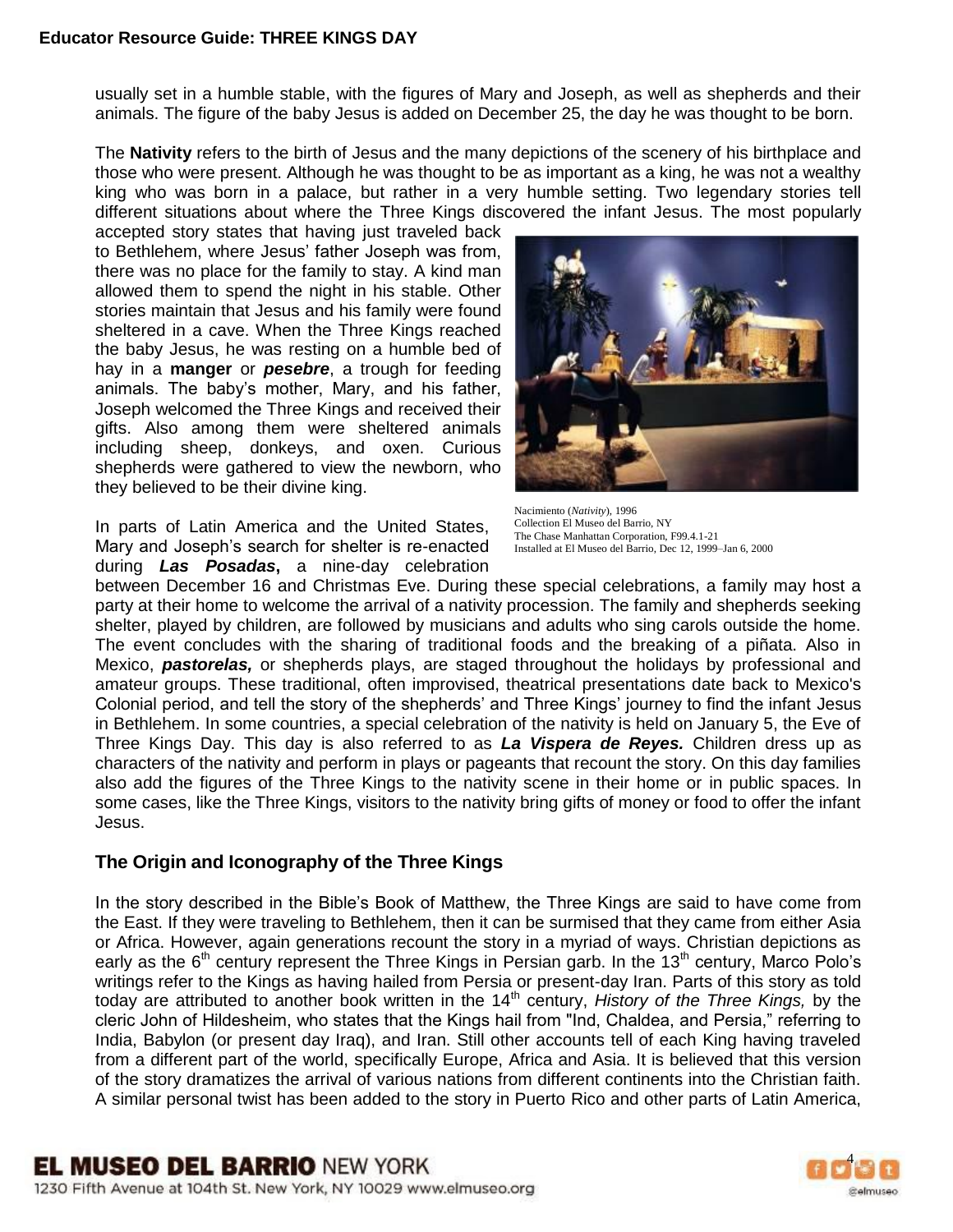where the origin of the Three Kings is believed to represent the three dominant ancestries of the region: indigenous, African and European.

Although the Bible's Book of Matthew does not specify the total number of kings that came to visit Jesus, nor their names or their specific places of origin, in the West, the Three Kings are widely recognized as Melchior, Caspar, and Balthasar. As the scripture mentions three gifts were offered,<br>nerhans it was assumed that there were three kings.



Eduardo Vera Cortéz *Programa de Navidad,* 1978 Published by: División de Educación de la Comunidad (DivEdCo) Collection El Museo del Barrio, NY, W91.920.2 perhaps it was assumed that there were three kings.

Melchor (or Melchior) was known to have brought the gift of gold to Jesus. As one of the most precious metals, gold is a symbol of charity, suitably fit to be a gift bestowed for a king. In many accounts Melchor was an Arabic **sultan** or ruler. In Puerto Rico and other parts of Latin America he represents a Moor or Northern African. In this way, Melchor references the Moorish heritage of Spain since most of Spain was under Moorish rule for eight hundred years. This is still a similar representation as the Moors in Spain spoke Arabic. However in Puerto Rico he is represented with a dark brown complexion, thus representing not just Northern Africans, but the people of the whole continent of Africa. Melchor's feast day in the Catholic Church is January 7.

Gaspar (also known as Caspar, Casper or Jasper) is usually represented as an emperor of the Orient. He is depicted as a youth of light complexion. Because of his young age he is seldom depicted with a beard. In some cases he is believed to be of Asian origin. Caspar is associated with the gift of **frankincense**. In Puerto Rico and other parts of

Latin America, he is often represented with a bronze complexion and is believed to represent the indigenous heritage of Latin Americans. His feast

day in the Catholic Church is January 6.

In European accounts and in some Latin American countries, Balthasar (also known as Baltasar or Baltazar) is depicted as a Nubian prince from Ethiopia. For this reason he is represented as a man with a dark brown complexion. He is believed to have brought the gift of **myrrh**, a resin from trees native to Africa. As Ethiopia is regarded by some as the birthplace of Christianity, it is significant that this region of Africa is represented in the legend. However, considering that in Puerto Rico and some other Latin American countries, Melchor becomes the King to represent the continent of Africa, the significance of Balthasar changed to represent a king from the West, or rather a European king of a pale complexion. In this way, Balthasar in some parts of Latin America represents the European presence that arrived in the late 15<sup>th</sup> century. His feast day in the Catholic Church is January 8.

# **The Gifts of the Three Kings**

Even though the Three Kings did not know who Jesus was, they predicted that a child who would become king was born in Bethlehem. To honor the infant, the Three Kings carried gifts fit to bestow a king. Legend states that the gifts consisted of gold, myrrh, and frankincense, brought as symbols of charity, hope and faith. Each of the Kings transported their gifts in **ciboria**, ornate containers or vessels.

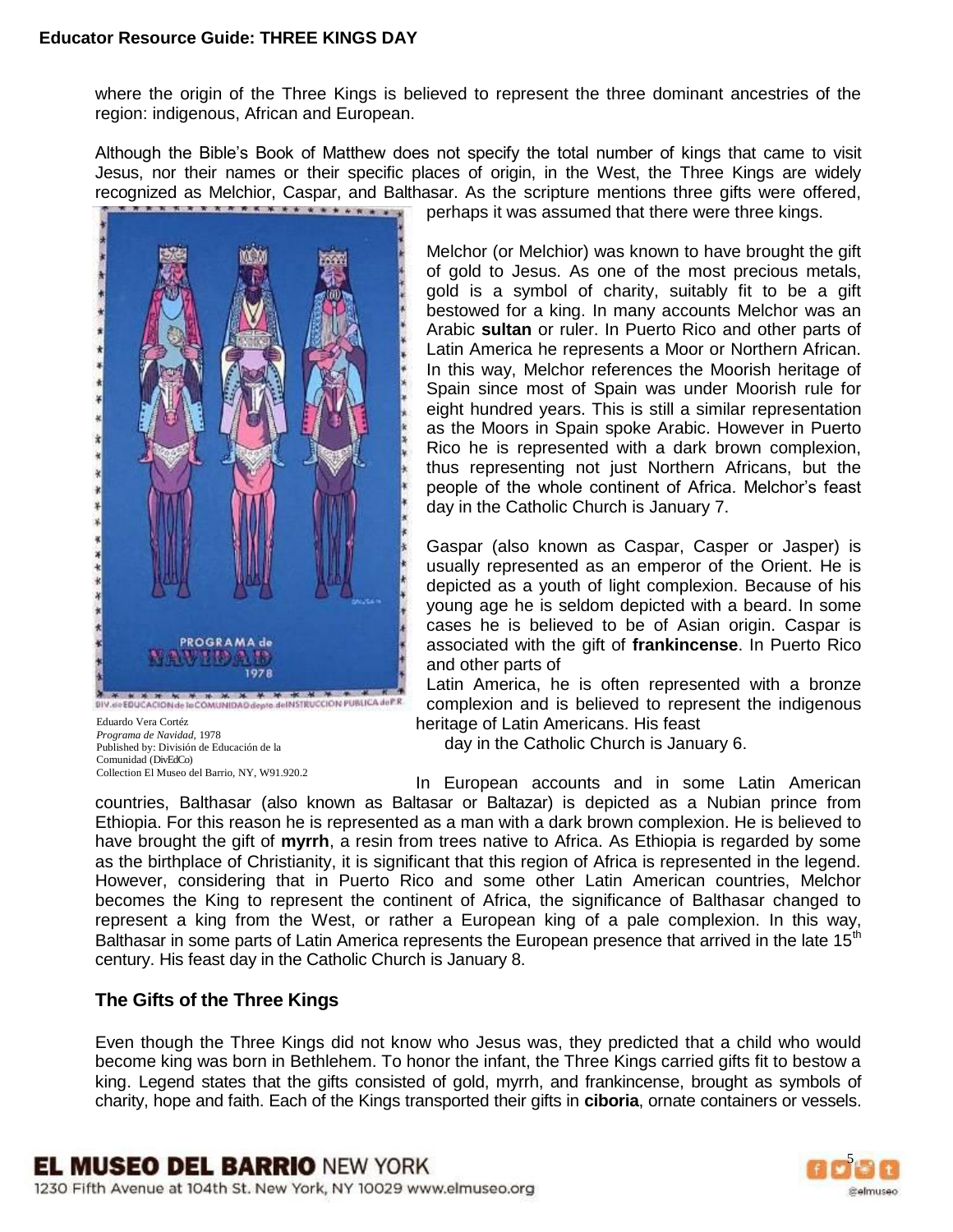The Kings did not expect anything in return, other than the opportunity to meet this new baby king. This tradition is slightly different than what we associate with the holidays today as it does not represent a gift exchange. Additionally, the gifts offered by the Three Kings had a much more spiritual or symbolic value rather than a material value.

Many Christians believe that it was Melchor who brought the gift of gold to Jesus, although in some cases this gift is associated with Caspar. Gold is a precious metal that is widely coveted around the earth by different people. It is a symbol of royalty and was offered to Jesus to mark him as an "earthly king." According to the legend surrounding the holiday, at the time Jesus was born, King Herod learned that three wise men or Magi were searching for a newborn king. Feeling threatened he demanded that the Magi inform him of the baby king's whereabouts. Instead the Magi secretly left Bethlehem, never informing Herod of the baby they had just met. In retaliation, Herod ordered that all baby boys born in Bethlehem be killed. Jesus' family was instructed to flee to Egypt where he would be safe. It is believed that the gift of gold from the Three Kings financed the family's long trip to Egypt from Bethlehem.

The gift of **myrrh** is usually associated with Balthasar. Although in the Puerto Rican community he is thought to be of European descent, elsewhere he is commonly viewed as a Nubian king from Ethiopia, a place where myrrh is of high importance and readily available. Myrrh is a type of resin that comes from the sap of a tree in Africa and is collected collected for the purpose of burning incense mostly. Myrrh is believed to have medicinal and spiritual properties. It is said that Jesus was offered the gift of myrrh because if he accepted it, then it would mark him as a healer. In biblical stories, the child did accept the myrrh and his short life was characterized by miraculous acts in which he was able to heal various people.

In many places in Latin America, **frankincense** was thought to have been brought by King Caspar. In other places, frankincense is associated with King Balthasar. Similar to myrrh, frankincense is collected from the sap of a special tree. It is mostly found in Somalia, a country in North Africa that borders Ethiopia and Kenya, and from the Middle Eastern country of Arabia. In the time of Jesus and the Magi, kings were not necessarily crowned but were instead anointed with precious perfumed oils in a special ceremony. Frankincense has the same association to royalty as it was a precious scent used by important people such as kings and priests. As such, it was used by the Magi to anoint the new baby king. It is said that the gift of frankincense was brought with the intention that if the baby Jesus accepted it, it would mark him as a god. As incense, frankincense is still burned and associated with prayer in many churches throughout the world, including the Roman Catholic Church. Another use for frankincense was found among the Egyptians who burned the charred powder into kohl, a black substance they used to create the thick eyeliner seen in so many examples of Egyptian art.

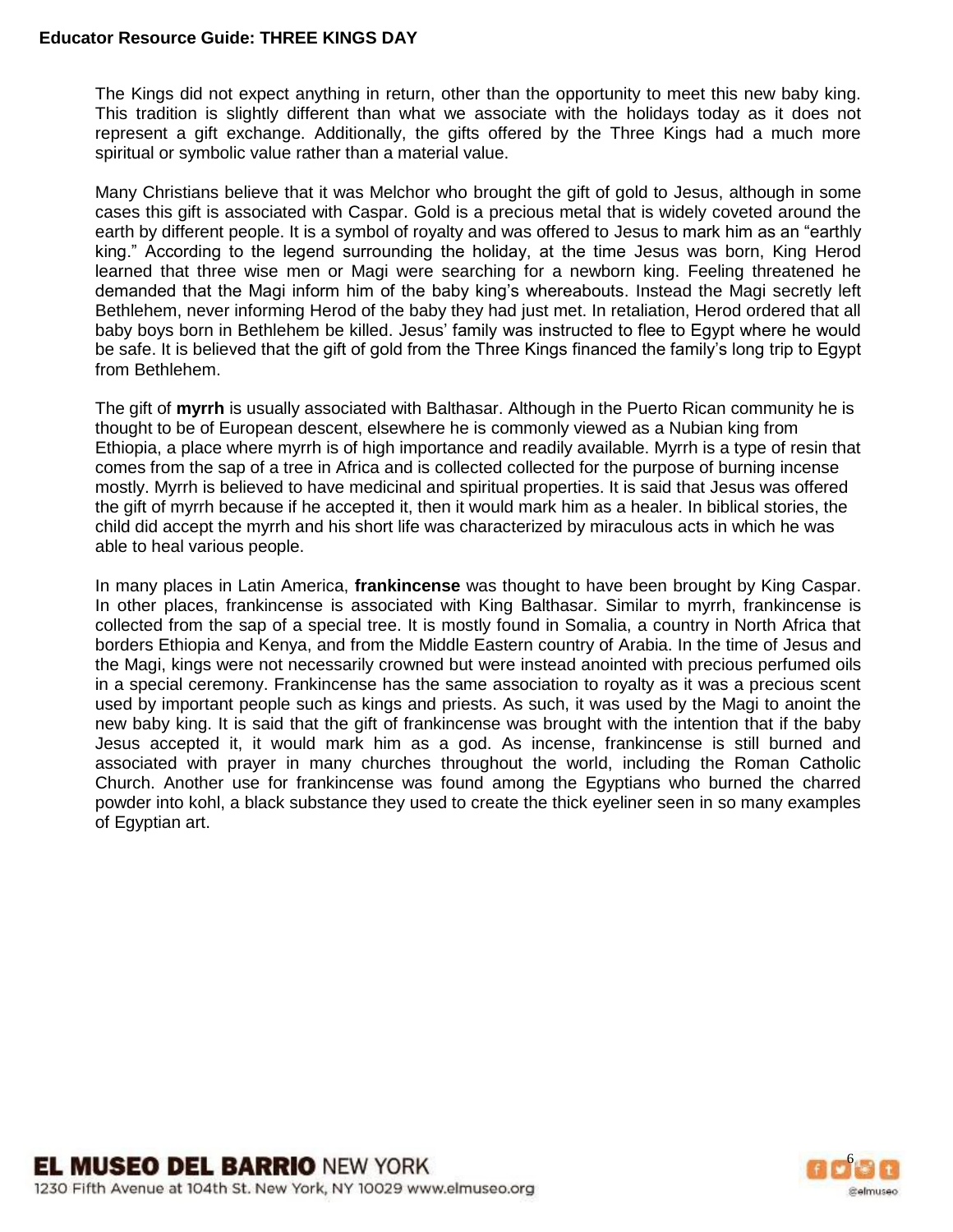## **Santos de Palo Carving**

Throughout the last millennium, images of the Three Kings have graced frescoes, mosaics, murals, canvases, and other works of art. The earliest images date back to catacomb paintings of the  $4<sup>th</sup>$ century. Many scenes have been recreated by artists as "the adoration of the magi," depicting the Three Kings' visit to the baby Jesus. Their images have been recreated over and over again throughout the world. Over generations, the three Magi were honored as declared saints in the Catholic Church and are still viewed by some as powerful miracle makers. For this reason, we find a vast amount of representations of the Three Kings within another genre of art, the *santos de palo,* or wooden saints tradition of Puerto Rico. This long-standing tradition entails carefully carving and sculpting wood into three distinct miniature forms of the Three Kings. *Santeros***,** who are specially trained wood carvers, create these miniature models of the Three Kings, other Catholic saints, and even carvings of the Nativity, a display of the newborn Christ child with his family and adoring visitors.

Many people associate the term *santero* with a practitioner of the Afro-Cuban faith, *Santeria*. However in Puerto Rico, *santero* is the name given to a master saint carver. These saints are carved from wood. They can then be left natural or be painted in bright



Rafael Tufiño *El santero (The Saintcarver)*, 1967 Published by: División de Educación de la Comunidad (DivEdCo) Collection El Museo del Barrio, NY, W91.1493, Photo by Jason Mandella Photo courtesy El Museo del Barrio, NY

colors. Almost four hundred *santos* are found in El Museo del Barrio's Permanent Collection. Most were created by Puerto Rican artisans or *santeros,* working from 1850-1940. Many *santeros* were part of families who passed the tradition down for generations. The Cajigas and the Cabáns are two such families. Although this tradition is highly respected in Puerto Rico, carved saints can be found throughout Latin America. They were inspired by color chromolithographs of saints that were brought to Latin America from Spain. The Spanish would use these images to convert native people and Africans to the Catholic religion. In the early colonial period, there were few churches nearby so it became custom to have a small altar in the home on which these wooden saints would be displayed. During the time of the holidays, santos de palo of the Three Kings were often added to these personal altars.

The great number of Three Kings *santos de palo* in existence demonstrates their enormous popularity throughout Latin America and the Caribbean. Today, during the months preceding the holiday festivities, they are usually prominently placed on a communal altar while *velorios de reyes*, vigils, and prayers are observed. Many *trulleros* or *parranderos*, door-to-door carolers, hold the Three Kings' images or bear *santos de palo* figures of the Three Kings in their arms with the hope of bringing good luck and health. Some people even make special promises to the Three Kings to ensure that their prayers or wishes come true. If their prayers are answered, on January 6, that person must fulfill the promise that s/he has made to the Three Kings. People even set off fireworks or build special dedication altars in celebration of this fulfilled wish. This custom is known as *La Promesa de los Reyes*.

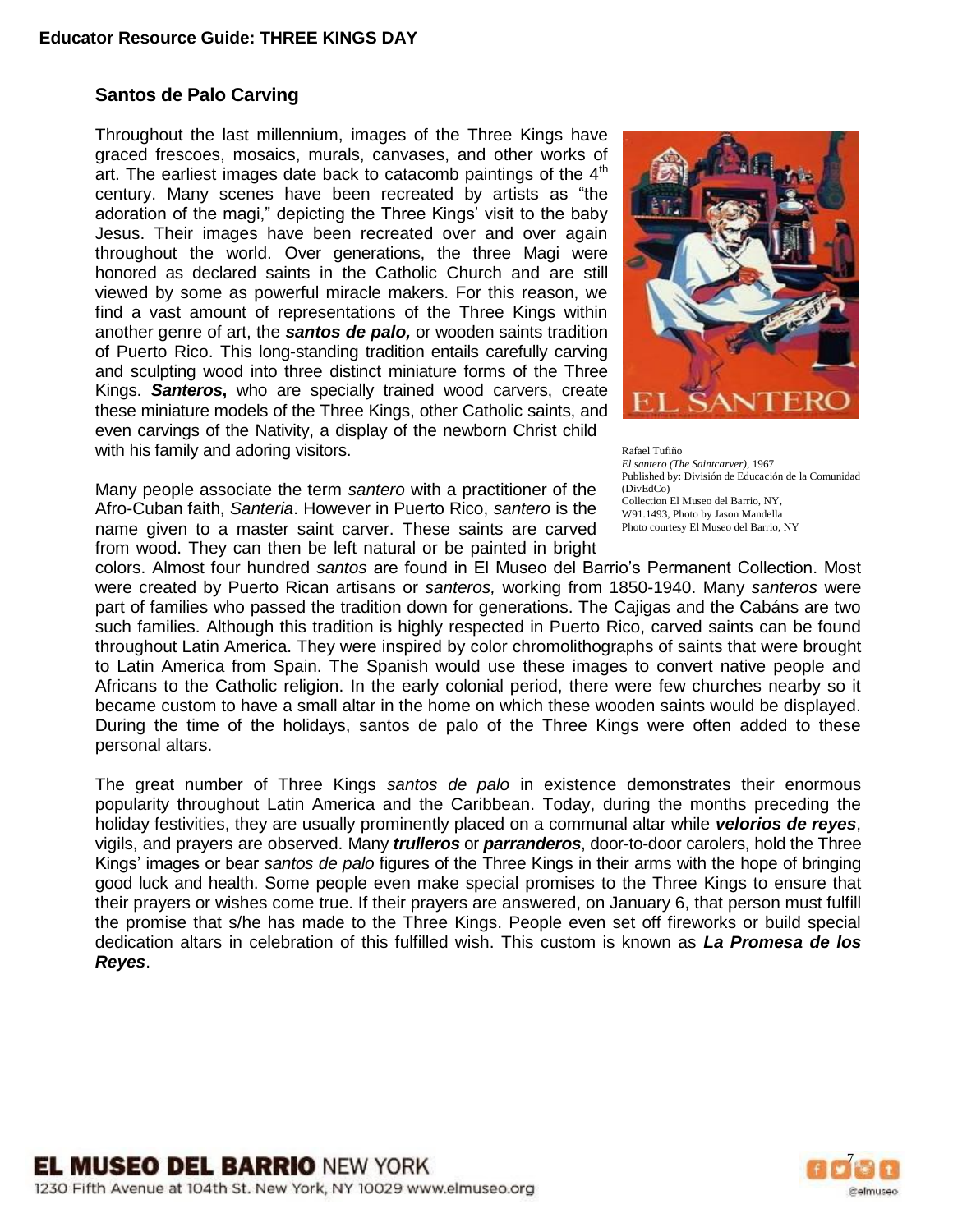The iconography of the Kings and the order in which they are positioned varies slightly based on the place where the figure was carved. But most commonly, as seen in the Puerto Rican carving tradition, King Melchor is centrally positioned between the other two Kings. King Melchor is considered to be the most generous, which may explain his central position in the group. In Caribbean and Puerto Rican folk art, the Three Kings are depicted riding on horses, once a common mode of travel on the island after the Spanish colonized the region. At the same time, the use of the horse in these figures reflects the environmental reality of the islands, as camels are not found in this tropical climate. Melchor, Gaspar and Balthasar wear elaborate crowns, capes, and regalia, and are often pictured with a single star and carrying the ciboria. The star is an important symbol of their voyage to welcome the infant Jesus, and



Unidentified artist from Puerto Rico *Los Tres Reyes* (*The Three Kings*), late 19th-early 20th century, Collection El Museo del Barrio, NY Gift of Dr. Victor de León Hernández, F91.770

the ciboria represent the Three Kings' generous nature.

In *Los Tres Reyes*, a work from El Museo's collection shown above, each King appears as a single unit riding on the back of their steeds, and is attached to a small, flat, undecorated wooden base. Kings Balthasar and Gaspar, who ride on black and brown horses, respectively, flank King Melchor, riding on a white or light gray horse. The Three Kings wear long flowing mantles and small, cusped or jagged crowns adorn their heads. Each one has their arms outstretched, as if to carry a small box or gift which perhaps was lost over time. Despite the fragility and decay of these wooden sculptures, we are fortunate that fine examples of the *santos de palo* carvings survive today and continue to play an important role in the celebration of the Three Kings Day holiday.

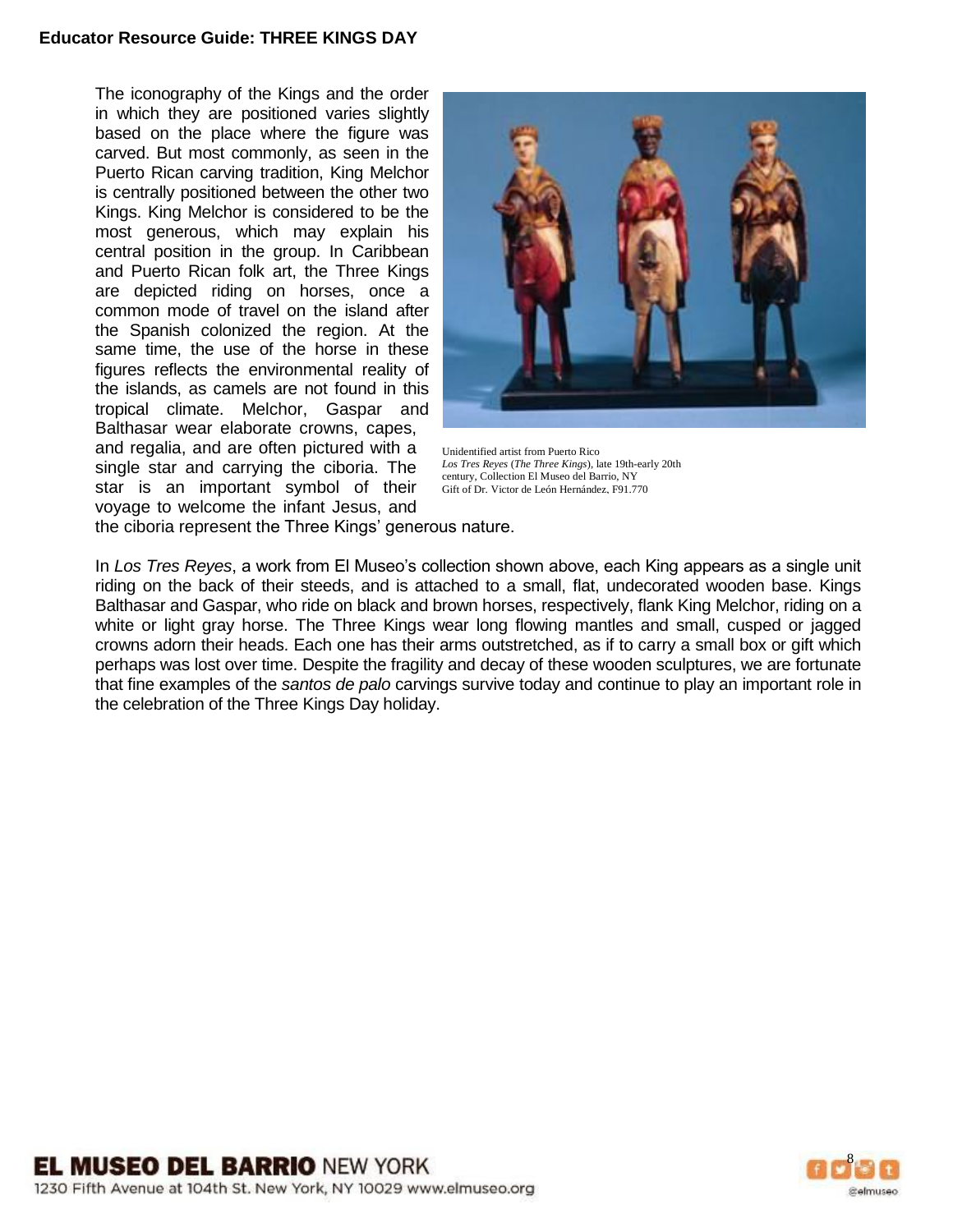## **Latin American and Caribbean Customs**

Many countries throughout Europe have celebrated Three Kings Day for centuries. One such place, Spain, in its colonial rule of Latin America, introduced this holiday and its traditions to this part of the world. Overtime, each country adapted and expanded upon the Spanish Three Kings traditions, celebrating in various ways on January 6. Although European in origin, the tradition of Santa Claus and gift exchange on December 25 was not introduced on a mass level in Latin America until the increase of American influence in the 20<sup>th</sup> century. Furthermore, Santa Claus and his association to snow and the cold North Pole was hard to envision in the tropical climates of Latin America. Although we do find deserts and snow in parts of Latin America, none of these regions are so vast as to have influenced the stories associated with the holidays.

Today, many people in Latin America and the Caribbean and those of Latin American descent living in the United States, continue to follow the Three Kings' tradition. Most notably the traditions of gift

giving, singing of *aguinaldos* (holiday carols), *parrandas* (door-todoor caroling), and the sharing of food and sweets embody the kind spirit of the Three Kings. Although some of these customs may vary slightly from place to place, the message of sharing with



Antonio Maldonado *Programa de Navidad*, 1971 Published by División de Educación de la Comunidad (DivEdCo) Collection El Museo del Barrio, NY, W91.852.2

friends and family is a common theme that is celebrated in similar rich and festive ways.

Mirroring the gifts offered by the Three Kings, many people in Puerto Rico, Mexico, and other Latin American and Caribbean countries exchange gifts or *regalos* on January 6. Although today many people have adopted the U.S. custom of exchanging gifts on Christmas Day, most still reserve a few gifts to open twelve days later on Three Kings' Day. Young children wait for this day with great anticipation, eagerly waiting to receive special gifts from 'the kings' or their parents, families, and friends.

In Puerto Rico, the spirit of benevolence is returned to the Kings as exemplified by the gifts offered by young children and their parents on the Eve of Three Kings Day. Given the island's tropical climate, the Puerto Rican tradition recognizes that the Kings rode horses instead of camels on their journey. In light of this, on the Eve of Three Kings Day, or **La Vispera de Reyes**, children gather grass, hay, and water and place it in shoeboxes under their beds to feed the Kings' horses. Some children also set out their shoes next to the boxes under the bed. Their parents often set out pastries or sweets for the Three Kings. On Three Kings Day morning, children discover the pastries and food left for the Kings and animals are gone. Instead, the food is replaced with gifts, candy, or nuts that the Kings have left for them. Similarly, in Mexico, children write letters to the Three Kings requesting special gifts analogous to the tradition of writing a letter to Santa Claus. On the Eve of Three Kings Day, children leave their shoes near their bed or window, often filling them with hay for the camels and horses. The next morning, when the children wake up, the hay is gone and the shoes are filled with gifts.

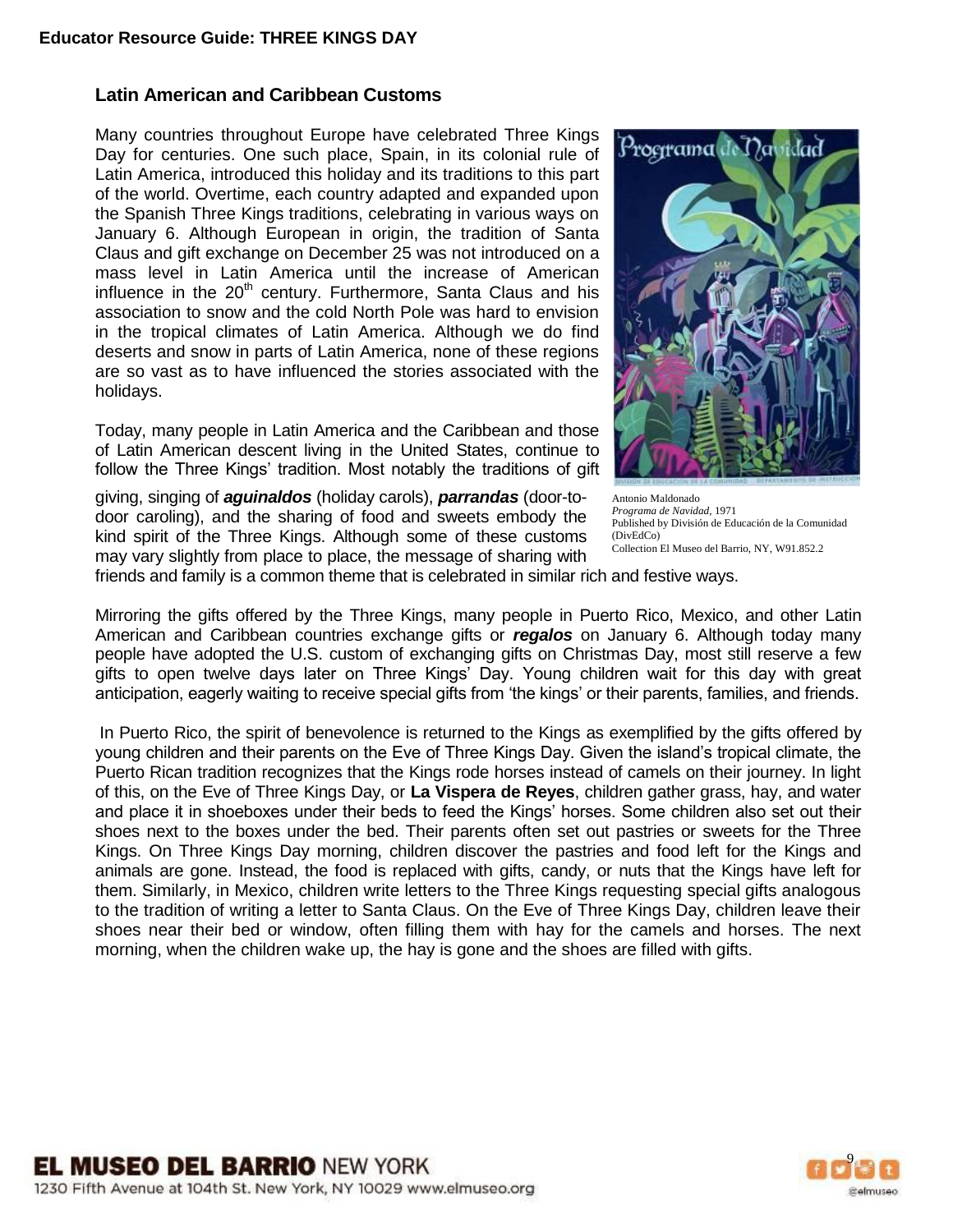

Antonio Maldonado *Programa de Navidad*, 1980 Published by División de Educación de la Comunidad (DivEdCo) Collection El Museo del Barrio, NY, W91.853.3

Three Kings Day is a special and significant holiday for adults, as well as their children. During this holiday, it is common for family and friends to have parties and gatherings to feast on food and drink. Although many people in Latin America share traditional cuisines, there are some distinctions between foods that are served and enjoyed by people from different countries for this holiday. For example, in Puerto Rico, people eat savory foods like pasteles, or sweet tamales with meat, as well as *arroz con gandules*, a popular dish comprised of rice and beans. Tasty sweets typically shared consist of pastries, sweet rice pudding called *arroz con dulce*, and *tembleque*, a molded jello-like treat made with coconut milk. Frequently in the Caribbean, large groups of friends and family gather for a special feast of *lechón asado*, which is an open-fire pig roast. In addition to being a hearty feast for many, the process of keeping watch over the speared *lechón* as is rotates on its axis for many hours, and the group preparation of other foods to be shared, is an integral part of the Three Kings' Day celebration.

In Spain and many Latin American countries, people enjoy *Rosca de Reyes*, or 'King's Cake,' a crown-shaped sweet bread decorated with candied fruits to resemble jewels. Well-loved by many, this bread is filled with nuts, figs, and cherries, and is frequently given and shared as a gift with friends. Hot chocolate often accompanies the *rosca*. Inside the *rosca*, one or more tiny

figures of babies are hidden. On January 6, at family gatherings and parties, each guest cuts their own piece of the *rosca*, hoping to avoid the piece with the baby, representing the infant Jesus. In Mexico, those who are unlucky enough to bite into a piece containing the figure are obliged to throw a party on or before February 2, which is called *El Día de la Candelaria*, or *Candlemas*, offering *tamales* and *atole* (a hot, sweet drink thickened with corn flour) to their guests. *El Día de la Candelaria* is the 'Day of the Candle' or 'Light,' also known as the 'Day of Purification.' In addition to a party thrown by the 'victim' of the *rosca*, this is the day that the Nativity scene is put away, marking the official end of the holiday season. In other countries, finding the baby figure is a promise of good luck for the new year. Various traditional beverages are served during the holiday season throughout Latin America, the Caribbean, and the United States. In the Puerto Rican tradition, people enjoy *coquito* and *ponche*. *Coquito* is an eggnog drink that can be prepared as a non-alcoholic beverage or mixed with coconut rum. Likewise, fresh *ponche*, or punch can be made and served to adults as a fruity alcoholic or non-alcoholic soft drink. In Mexico, *ponche* (a hot fruit punch), *sidra* (sparkling cider) or other spirits are served for the holiday *brindis* (toast).

Visiting with family, friends, and neighbors is of central importance in the Latin American and Caribbean tradition and occurs before, during, and after the Three Kings' Day holiday. *Las Octavitas* formally extends the Three Kings' holiday for eight days of continued gatherings. Popular practice states that if a friend, neighbor, or family member visits you on Three Kings' Day, you must return the visit to them eight days later. This exchange of visits is understood as a type of gift or offering and may include song and prayer.

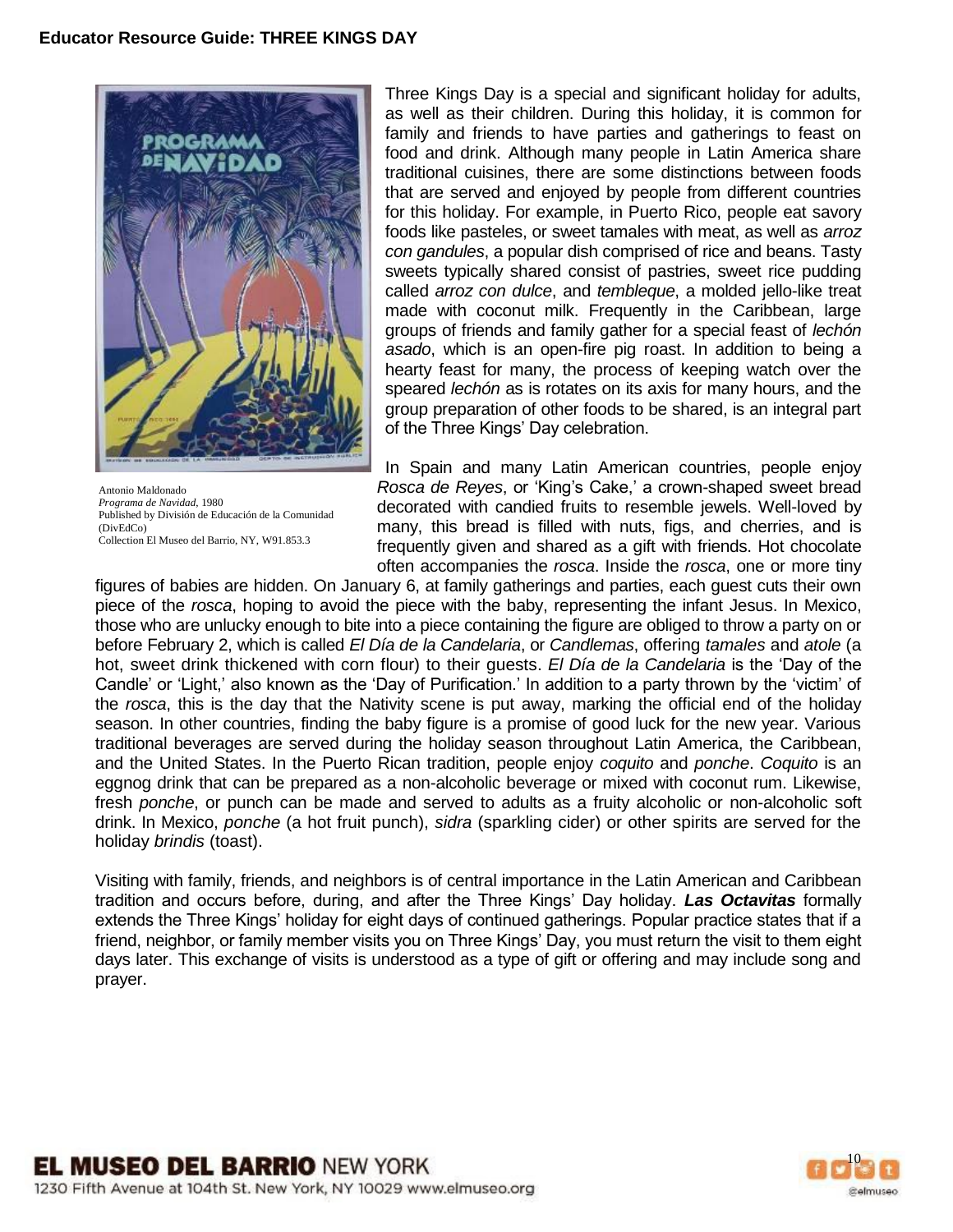## **Las Parrandas & Musical Traditions**

In Puerto Rico and other Latin American countries, the *parrandas* tradition, door-to-door caroling, entails visiting friends and neighbors door-to-door, singing cheerful holiday carols. In Puerto Rico, *aguinaldos* are traditional songs or offerings commonly sung during the Christmas and Three Kings holiday season. The adult carolers may also play musical instruments like the **güiro**, **cuatro**, and maracas. With early roots in Europe, the *aguinaldo* songs stem from a religious practice in the Catholic Church liturgy, known as *la misa de aguinaldo***,** which is incorporated into Christmas and Three Kings' Day holiday mass services. In the Middle Ages, *villancicos*, an earlier form of holiday carols, were sung and performed in dramatic plays. Often, a Nativity scene was the backdrop for this musical poetry, equipped with the infant Jesus, his parents, animals, and a singing choir of performers who represented the visiting Three Kings, shepherds, and other patrons.

In Cuba and Puerto Rico, regional peasants or country folk, known as *jíbaros* in Puerto Rico and *guarijos* in Cuba began to sing *aguinaldos* in groups called *trullas*. The practice began in the 20<sup>th</sup> century, and the term *trulla* was derived from '*patrulla'*, the patrol of the Spanish Civil guard, who roamed the streets to control the people and keep order. These *aguinaldos* derived from traditional Spanish songs but reflected a secular and more



Rafael Tufiño *Felicidades*, 1976 Silkscreen, 24 7/8 x 18 7/8 in (63.2 x 47.9cm) Published by División de Educación de la Comunidad (DivEdCo) Collection El Museo del Barrio, NY, W91.859.2

romanticized style of music and lyrics. From this, a new form of music emerged among them, called *aguinaldo jíbaro* in Puerto Rico. When *jíbaros* came to San Juan, Puerto Rico's capital city, in the early 19th century, they performed their musical repertoire for the wealthy families of the upper class, including the Governor. In exchange for their serenade, the *jíbaros* received offerings of food and sweets. In Puerto Rico, this type of *aguinaldo* is popular and is still practiced today, as well as in other Latin American and Caribbean countries, and parts of the United States.



Rafael Rivera Garcia, *Con Carlos y la Trulla*, 1981, Puerto Rico Division of Comm. Education Poster Collection, Archives Center, National Museum of American History, Behring Center, Smithsonian Institution, AC0615-0000029 Over time, based on this earlier custom of singing, groups of *trulleros***,** or *parranderos* performed surprise visits at the houses of friends, family, or neighbors where they caroled until the late hours of the evening. These surprise 'attacks' of song and musical performance, or *asaltos* (an assault or 'hold up'), are intended to be fun and joyful pranks to wake the family or owner of the home. The *trulla* or *parranda* usually ends early in the morning, between 1am-5am. Typically, when the group reaches the last home at dawn, they are rewarded with a hot, delicious *sopón*, a soup made with rich meats of chicken, pig's feet, or beef.

Much of the *aguinaldo* music is improvisational and has lyrics that rhyme like poetry. Classified under the musical form called the *seis*, there are two types of musical structures called the *copla* and *decima,* derived from old Spanish verse. The simpler of the two is the *copla*, or quatrain, which is composed of four lines. The *décima,* which is more complex, has ten lines. For both the *copla* and *décima*, each line has eight syllables. This musical poetry is constructed to engage the group in song about themes of love,

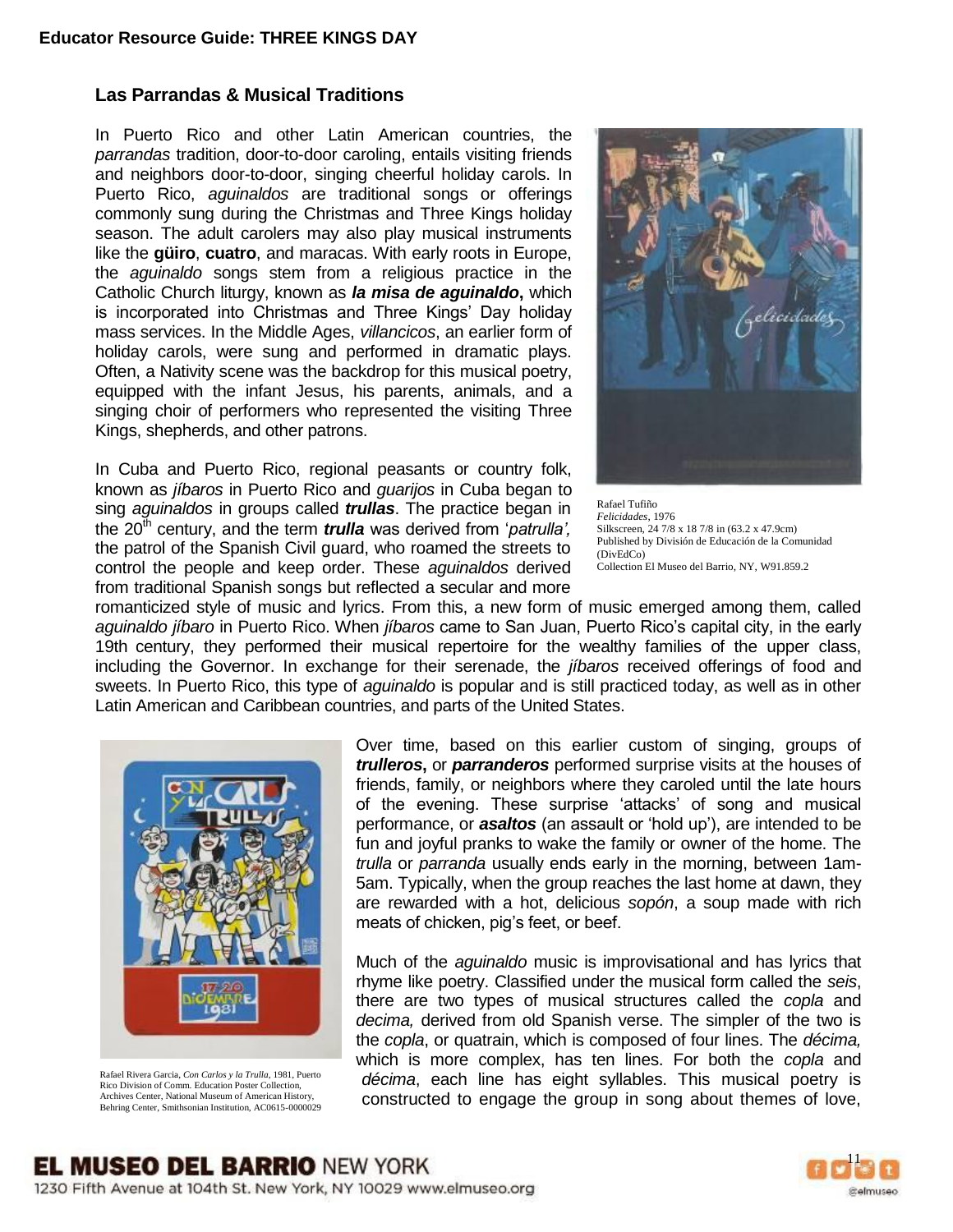chivalry, and contemporary social issues. The music inspires the active participation of people in the group, who respond to these songs in their own rhyming stanzas that continue the topic or theme and often taunt the vocal leaders in the bunch. These informal performances often take on the form of a verbal duel, known as a *contraversia*, between two singers who attempt to outdo each other with their witty rhymes and friendly insults.

These spirited musical traditions continue to be a source of joy and community building for many Caribbean and Latin American people. Lyrics to some of the most common *aguinaldos* can be found in the back of this guide. You may also choose to purchase music or view links related to holiday musical traditions in the Resources section of this guide. We hope you and your students will enjoy learning these holiday carols in order to prepare you for the festive celebration at El Museo del Barrio on January 6.

# **Three Kings Day Parades and Festivals**

Communities throughout Latin American and the Caribbean, as well as Latino communities in the United States host a variety of Three Kings Day parades and festivals. Dating back to 1884, the town of Juana Díaz has played host to an ever-growing Three Kings Day festival, the largest of its kind in Puerto Rico. The importance and popularity of this celebration led to the founding in 2004 of La Casa Museo de los Santos Reyes, the first museum dedicated solely to the iconography of the Three Kings, located in Juana Díaz. In small towns throughout Latin America, processions including the Three Kings occur on the Eve of Three Kings Day. Following these informal parades, children run home and go to sleep early, eagerly awaiting the arrival of the Three Kings to their own home bearing gifts. Today, in diasporic communities throughout the United States, including Miami's *Calle Ocho*; Williamsburg, Brooklyn; Taos Pueblo, New Mexico; and Goldsboro, North Carolina, to name just a few, are hosts to vibrant Three Kings Day parades and celebrations.

For over 30 years, El Museo del Barrio has presented the Three Kings Day Parade on January 6, as well as other educational and public programming with the purpose of keeping the Three Kings traditions alive. Each year, El Museo's dynamic parade, led by the giant Three Kings puppets, winds through the streets of El Barrio and includes lively music, colorful costumes, animals, floats, and thousands of students and community members as participants. The parade route ends with a gift distribution for the children who have marched in the parade sponsored by generous donors. Leading up to the event, El Museo, along with a steering committee of community leaders nominates "Three Kings" to preside over the Parade. Being chosen as a King is recognition for outstanding cultural or political achievements within the Latino communities of New York. These honorary Kings, along with selected *madrinos* and *padrinos,*  (godmothers and godfathers) lead the parade through the streets of East Harlem, dressed in elaborate costumes that are

cared for by the Museum. Over the years, El Museo has presented exhibitions in our galleries that feature artworks from the Museum's Permanent Collection associated with this holiday such *santos de palo*, hand-carved wooden statues



Antonio Maldonado, *Programa de Navidad*, 1973, Published by División de Educación de la Comunidad (DivEdCo), Collection El Museo del Barrio, NY W91.850.5

created by master artisans as posters, posters from the División de Educación de la Comunidad (DIVEDCO) that celebrate the tradition of El Día de los Reyes, and the giant Three Kings puppets.

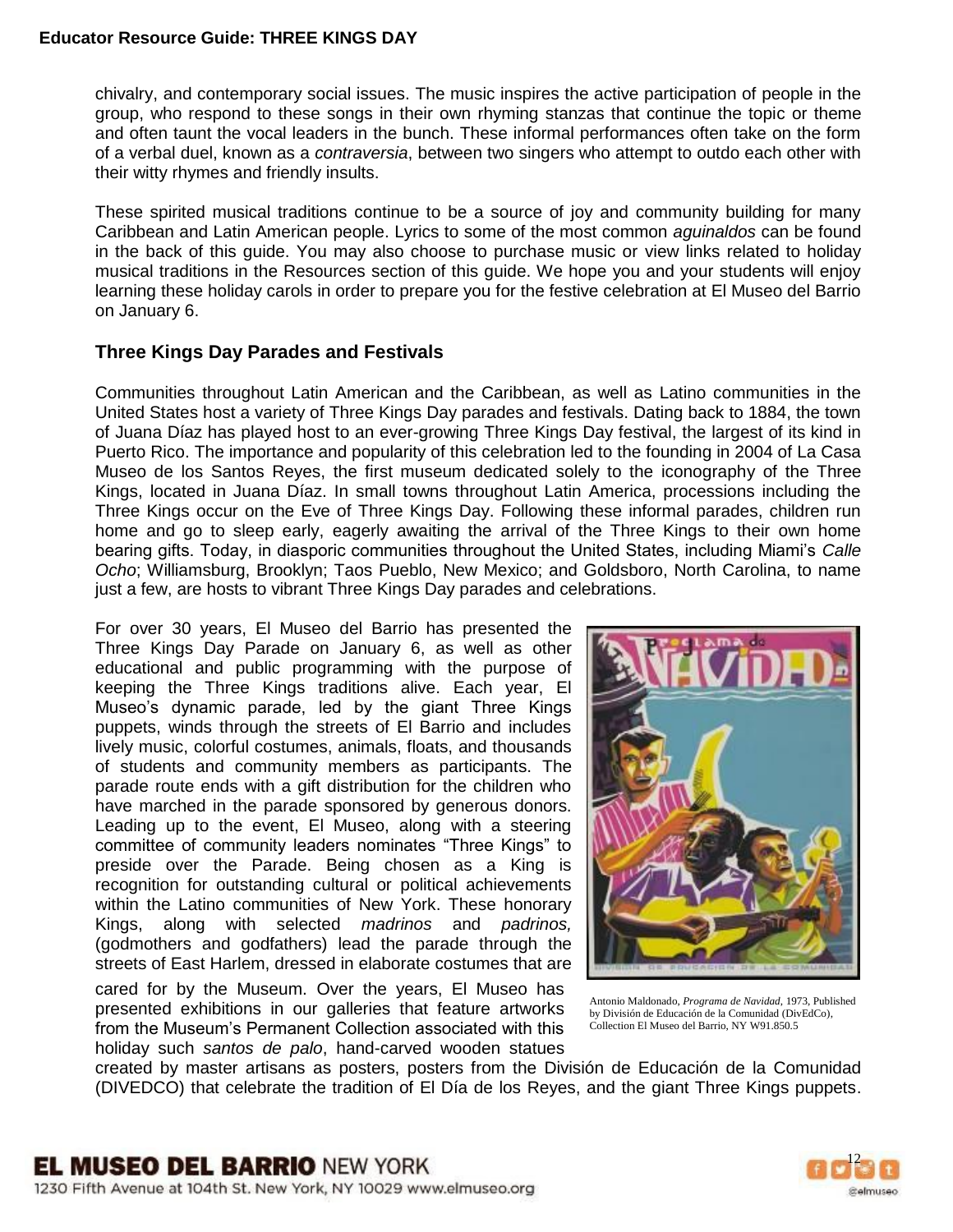During these three decades, El Museo has distinguished itself as the leading institution in New York City that celebrates and promotes the Three Kings Day tradition.

## **El Museo's Three Kings Day Puppets**

Our gigantic puppets are central to El Museo's annual Three Kings Parade. In 1978 when we created the parade, museum staff and artists contributed to producing its props and decorations. Our original puppets reflected the Three Kings Day legend and were used in over thirty performances in the cold winter weather. Popular Christian culture depicts the Three Kings arriving to Jerusalem to celebrate the birth of baby Jesus. According to legend, each king brought an offering that came from his respective homeland. King Gaspar brought incense from Asia; King Melchior brought gold from the Middle East; and King Balthazar brought myrrh from Africa.

In our  $33<sup>rd</sup>$  Annual Three Kings Day Parade, we welcomed our new generation of puppets created by El Museo's artist educator Polina Porras. These beautiful 12 feet tall creations are made of paper maché, color fabrics, and a carefully crafted structure that allows for graceful movement. To the traditional representation, the artist has added a new source and inspiration based on Taíno cosmological traditions. Melchior, who represents the night sky, has black and dark blue clothes and carries a present that symbolizes the celestial dome shaped in the form of a bat—which in Taíno tradition signifies the connection with the ancestors. Gaspar, who represents the connection between the celestial and the under worlds—which in Taíno tradition are connected by the Ceiba tree—wears green and brown clothes and carries as a present the base of a Ceiba tree trunk. Balthazar, who represents the underworld, wears light blue and turquoise clothes and carries as a present a seashell with a turtle coming out of it, which represents the birth of Taíno culture.

The synergy of the Christian and Taíno traditions wonderfully embodied by our new puppets, perfectly synthesize the unique cultural mix that characterizes our community as well as El Museo del Barrio's mission.



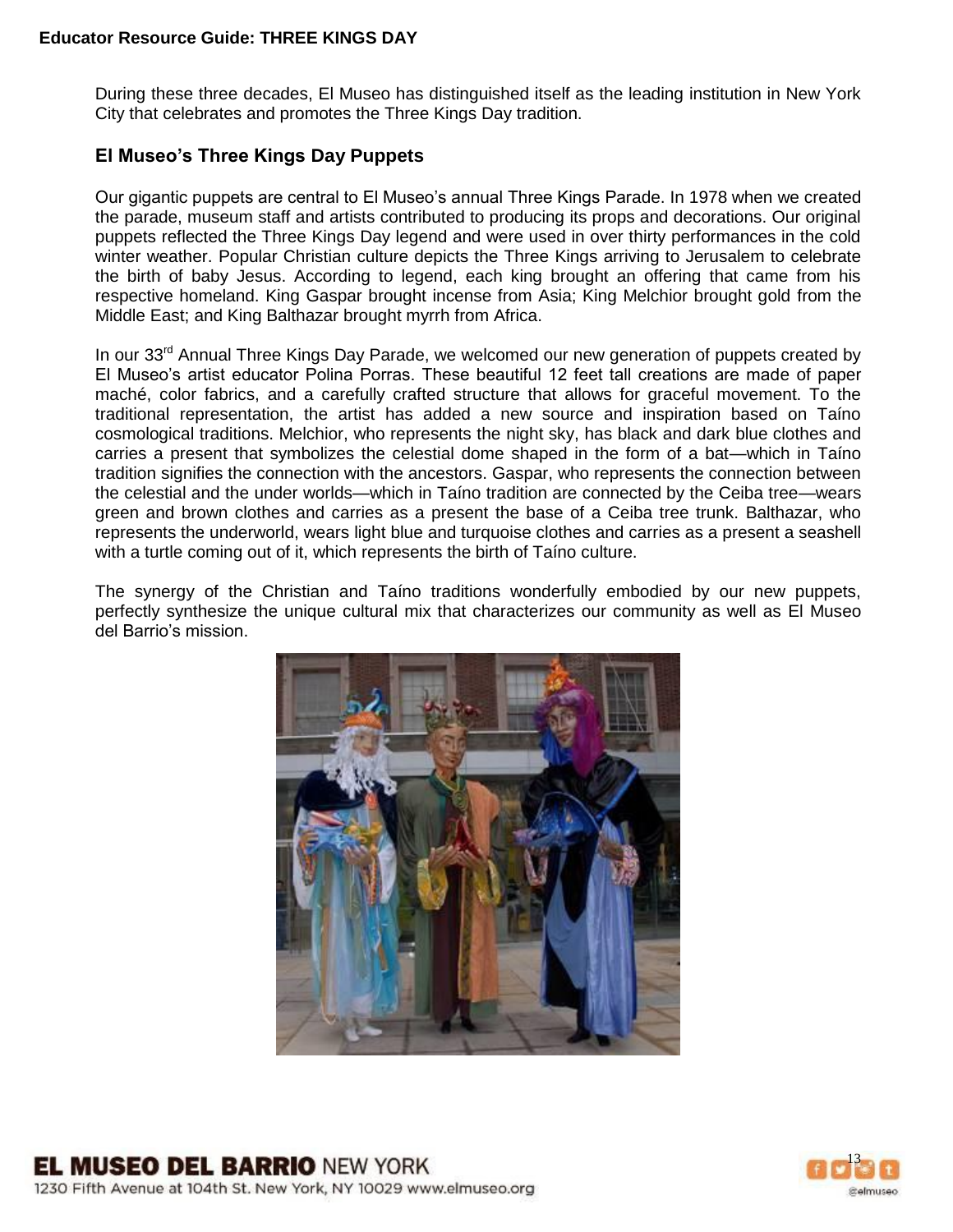# **PART II. Preparing for Your Visit to El Museo del Barrio**

# **Group Discussion: What do we know about Three Kings Day?**

Use the following questions to gauge the group's familiarity with Three Kings Day.

- 1. Has anyone ever heard of Three Kings Day? What do you know about it?
- 2. Do you or anyone you know celebrate Three Kings Day? How do you celebrate?
- 3. How does your family celebrate the holidays? How is this similar to or different from Three Kings Day?



Unidentified artist from Puerto Rico *Los Tres Reyes* (*The Three Kings*), late 19th-early 20th century Collection El Museo del Barrio, NY Gift of Dr. Victor de León Hernández, F91.770

Based on everyone's answers, fill in unknown areas of information, explaining a brief history of Three Kings celebrations and traditions. You may wish to show images of the Three Kings, *palos de santo*, *parrandas*, or *nacimientos*.

# **Extension Activity**

Ask students to research and write a brief report about Three Kings Day traditions and contemporary customs. Students may pick one element of the tradition to research in-depth. Ask students to share their findings with the class.

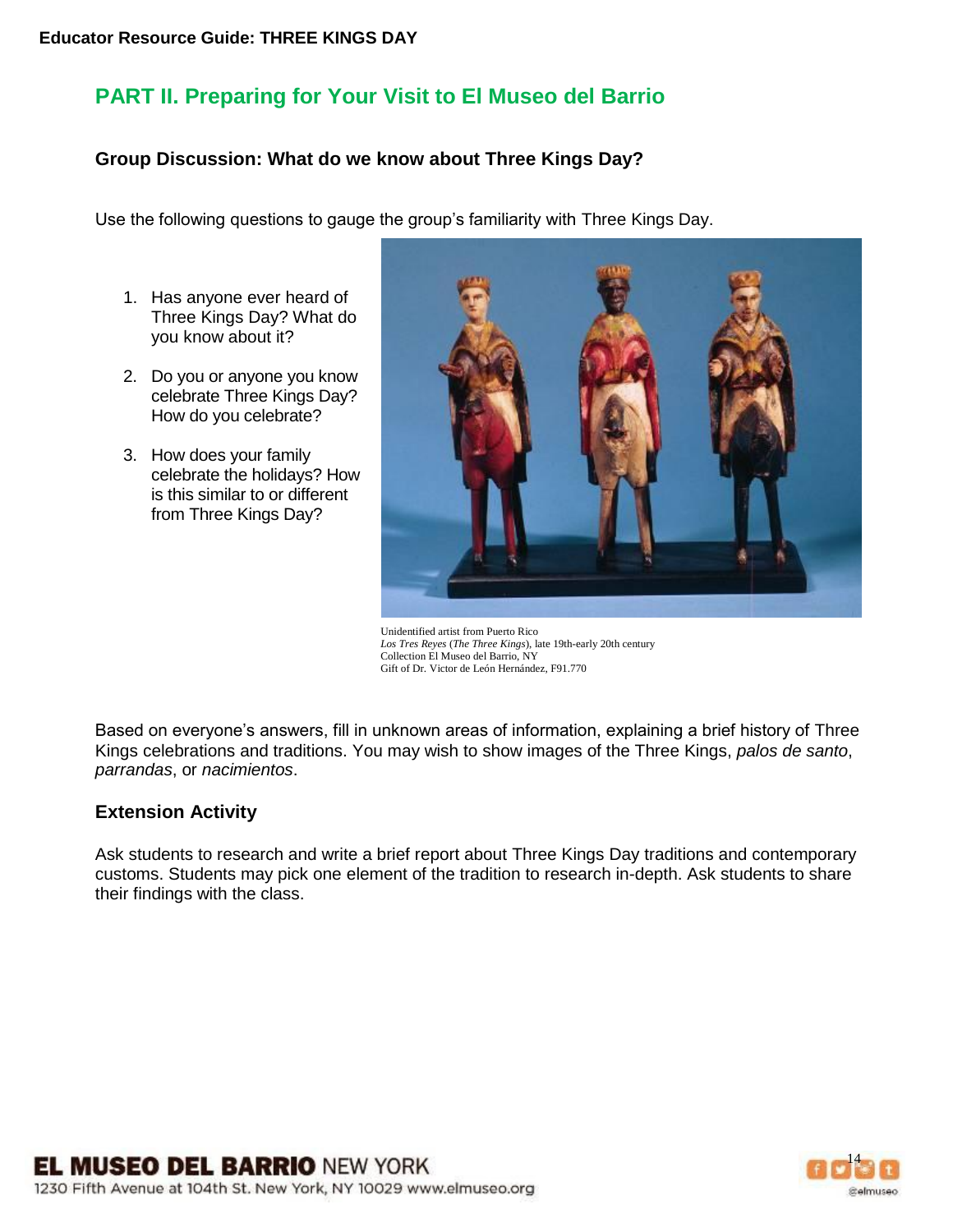# **PART III. Linking Three Kings Day Content with a Visit to El Museo**



Costumes designed by Emilio Sosa

El Museo del Barrio offers Three Kings Day themed programs, which explore the concepts of tradition and gift giving. By using activities and discussions, Guided Tours and Hands-on Workshops provide multiple entry points into discovering the art and customs of the celebration.

Guided Tours focus on a series of puppets and costumes made for El Museo, which contain traditional and topical elements while Hands-on Workshops explore themes from the Guided Tour through art-making.

# Post-Museum Visit

After visiting the museum with your students, follow up in the classroom about what students learned during the museum visit and what was most interesting and memorable. Write down everyone's responses about what they learned about the Three Kings Day celebration and traditions. Use the following activities to continue the conversation!

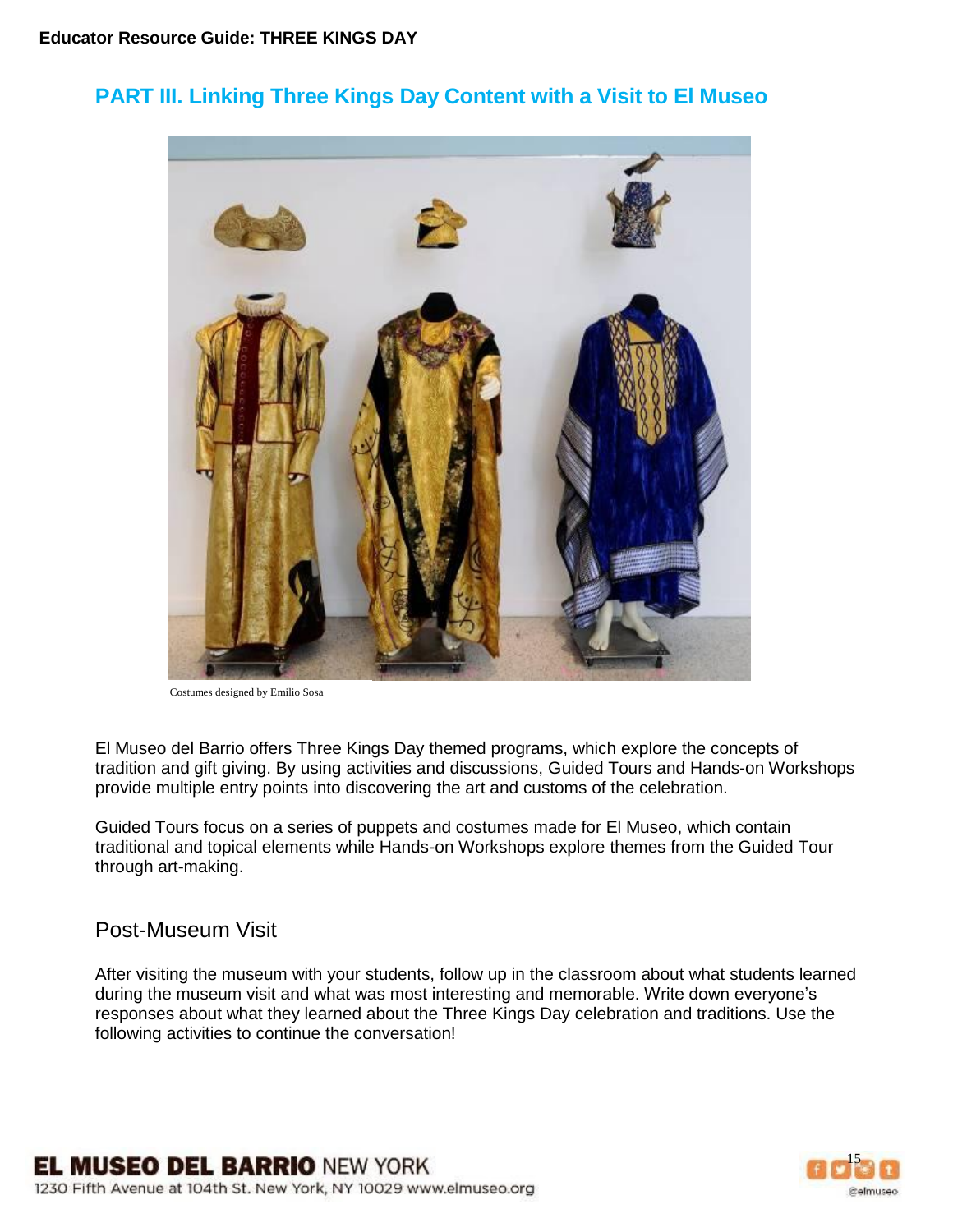During the holiday season many Latin American or Latino people participate in *parrandas*, the lively caroling sessions that take song, music and fun from house to house. *Maracas*, an indigenous instrument in Latin America, are often incorporated into the *parrandas*. Most maracas are made from a round gourd called an *higuera* or *totuma*. It is hollowed out and filled with seeds so that it rattles. Make your own maracas to bring to El Museo's annual Three Kings Festival so that you can contribute musically to the celebration!

# **Materials:**

- 1 small cardboard tube (the tube from a toilet paper roll, or half of a paper towel roll)
- A sheet of colored paper, (such as construction or printer paper)
- Assorted stickers, stars, glitter, sequins, designs, etc.
- Markers, pens, crayons
- **Glue**



# **Possible materials for maraca filling:**

*Different materials can make different sounds in your maraca! Try filling your maraca with materials like the ones below, and pick your favorite!*

- Dried Rice
- Dried *gandules* (Pigeon peas) or dried peas
- Birdseeds
- Buttons

# **Procedure:**

- 1. First, select your cardboard tube, your colored paper, and your maraca filling.
- 2. Before you can play it, you have to decorate your maraca. We use these instruments in our Three Kings Day celebration, but you can use any holiday or theme to decorate your instrument. Make designs, symbols or messages on one side of your paper. You can use glue to add sequins, glitter, or jewels.



3. Once that is dry, flip it over so you can see the blank side. Place your cardboard tube in the middle of the paper. Now, roll up the paper around the long-side of tube. The paper should cover the entire side of the tube, but you should still be able to see through it (like a telescope).

**EL MUSEO DEL BARRIO NEW YORK** 

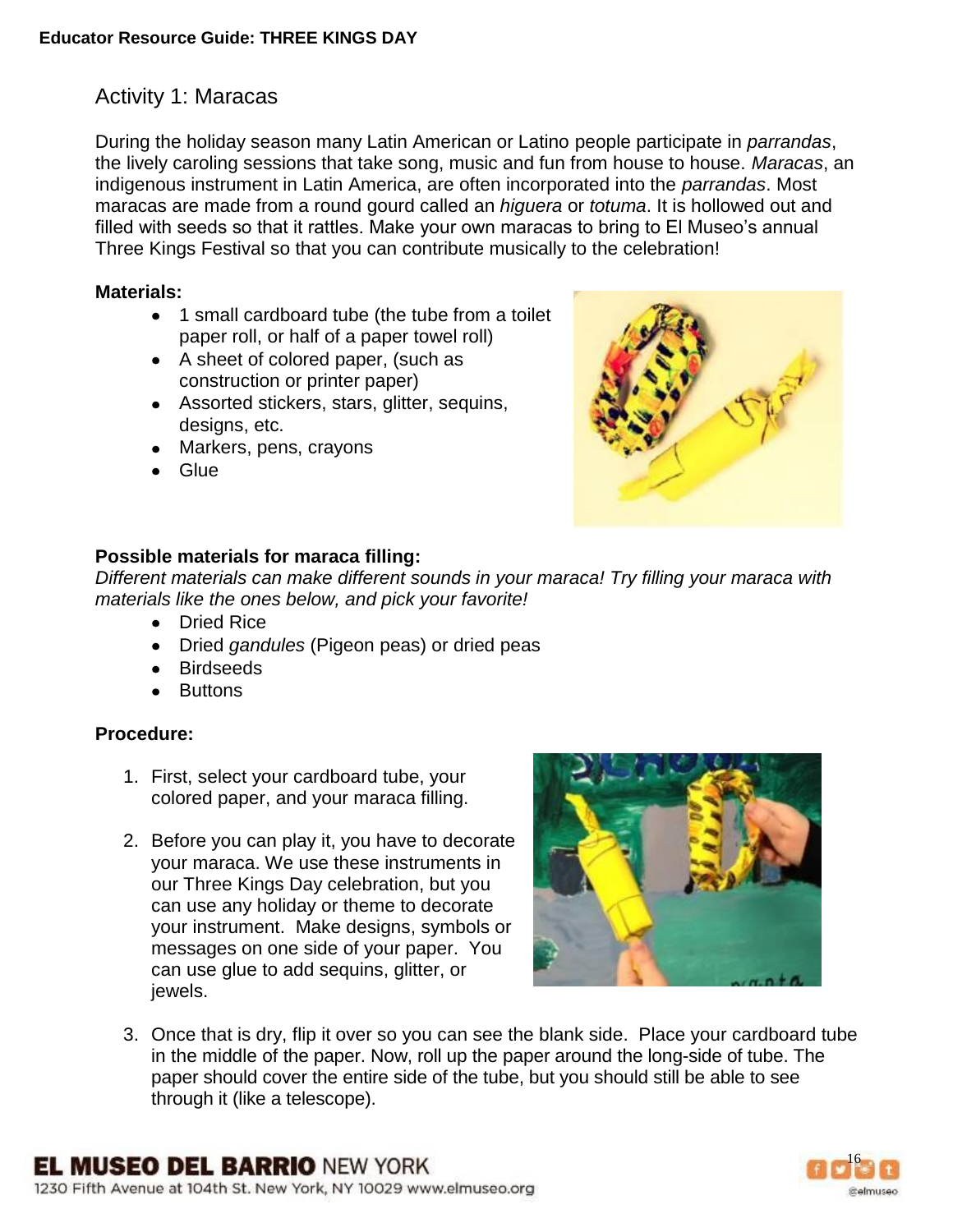- 4. Next, tightly twist one of the sides of the paper around the tube, so one side is open and the other one is closed.
- 5. What maraca fillings did you choose? Pour the filling in through the open end. Fill the maraca one-third of the way to make sure that the fillings have room to move around and make noise. Make sure none of the fillings come out of the twisted side.
- 6. The next step is to twist the paper on the other side of the tube. Your maraca will be completely closed. Make sure both ends are tightly twisted to so your fillings stay inside. And now your maraca is complete!
- 7. Now, it is time to shake your maraca! Have everyone play theirs together- do they sound the same?
- 8. The last step is to join us at the parade with your maraca on **January 6th!**

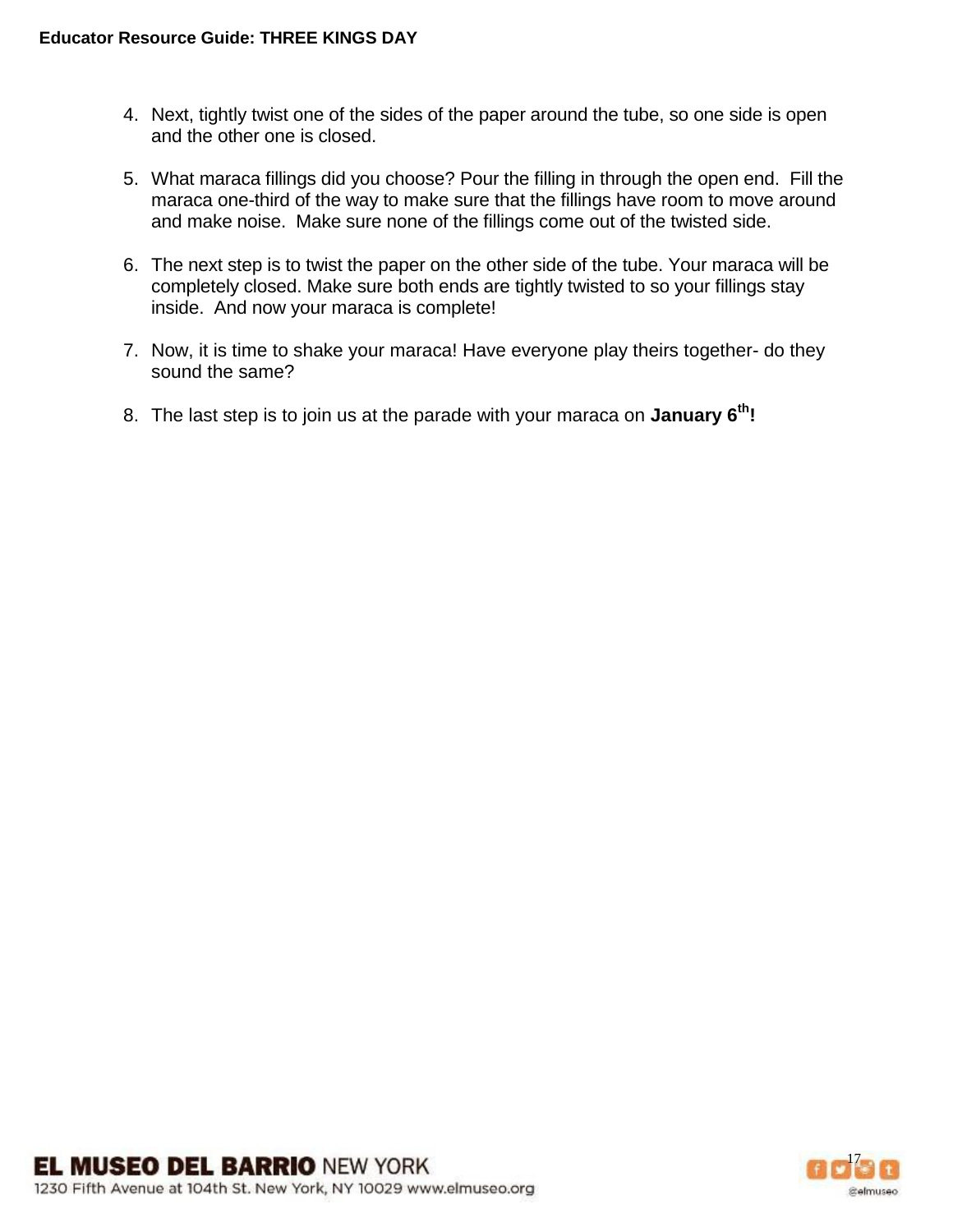# Activity 2: Three Kings Day Crowns

Like the Three Kings, children and adults who march in El Museo's Three Kings Day Parade wear headdresses and crowns to commemorate the occasion. Using the materials and instructions listed below, students can create their own crown to bring to the parade. Children may need help from a teacher, parent, or partner to complete the activity.

Before getting started, gather the following materials you will need to complete this activity. Carefully follow the steps to produce your own Three Kings Day crown. Remember to have fun and be creative!

We hope that you will join us for the celebration on **Monday, January 6th** and proudly wear your festive Three Kings Day crown!

#### **Materials:**

- **•** Scissors
- Ruler
- Markers and/or crayons
- Bright colored construction paper or metallic cardstock paper (24" x 4")  $\bullet$
- $\bullet$ Pencil
- $\bullet$ Elmer's glue
- Stapler and/or tape
- Decorative elements: Colored jewels, glitter, sequins, feathers

Enjoy your crown as you become one of El Museo's honorary Kings or Queens! Don't forget to bring your crown with you to El Museo on January 6!



Three Kings Day Parade 2012 - Collection of El Museo Del Barrio

**EL MUSEO DEL BARRIO NEW YORK** 1230 Fifth Avenue at 104th St. New York, NY 10029 www.elmuseo.org

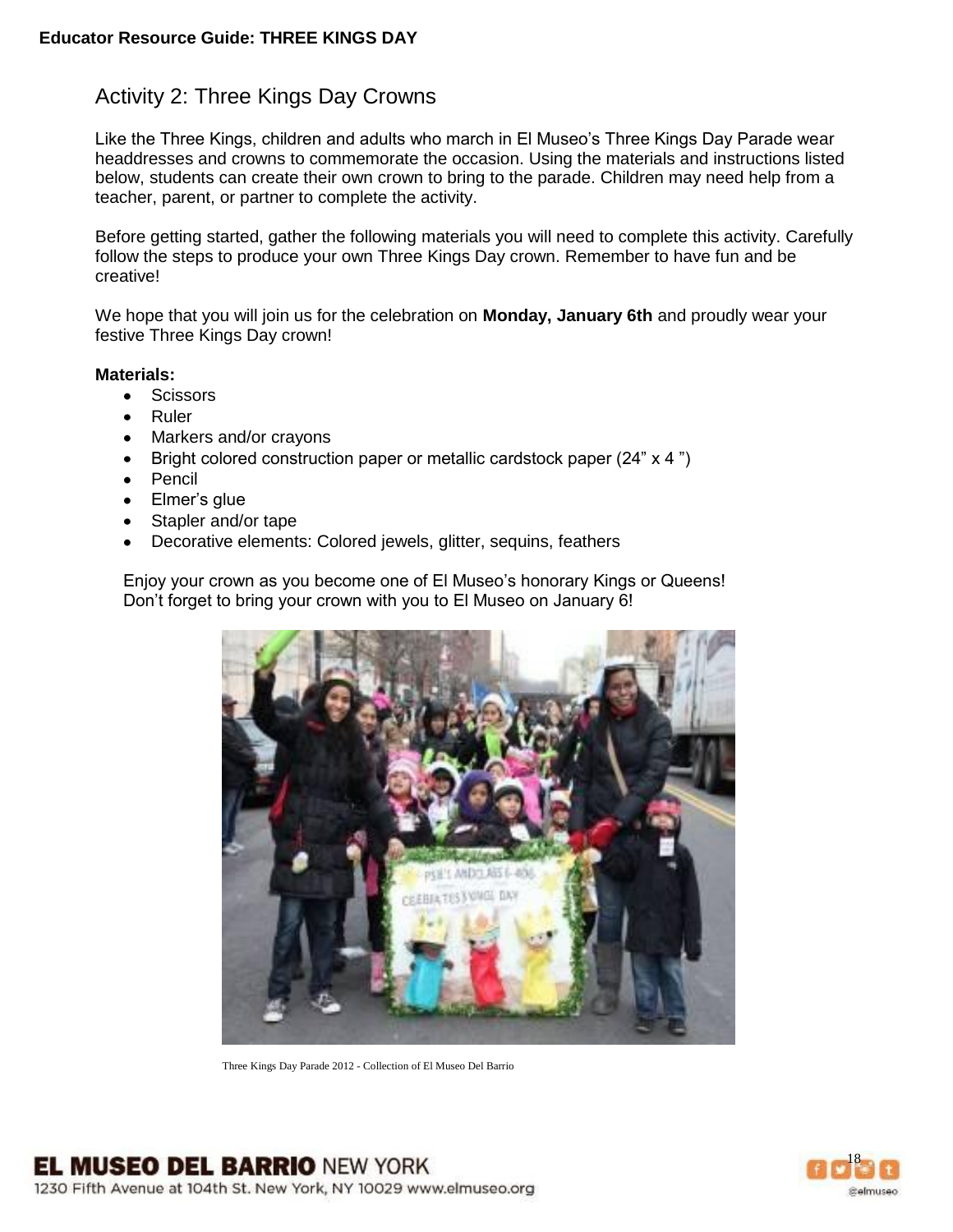#### **Procedure:**

- 1. Find the crown template on the following page. Using a pair of scissors, cut along the jagged edge of the crown template.
- 2. Select the desired color of construction paper or gold cardstock paper to create your crown.
- 3. Using a pencil, trace the crown template on the construction paper or gold cardstock.
- 4. Cut out your crown by cutting along the pencil lines.
- 5. Next, measure your crown to check for the best fit for your head. Begin by wrapping the crown around your head. Use a pencil to mark where the ends overlap by one inch.
- 6. Use your scissor to cut off any extra paper.
- 7. Select the materials you wish to use to decorate your Three Kings Day crown (i.e.: sequins, colored jewels, feathers, and glitter).
- 8. Use Elmer's glue to attach your decorations to the crown's surface. Be sure to decorate one side of your crown only.
- 9. Add any final details or designs to your crown using markers and/or crayons.
- 10. Allow time for the glued materials to dry before handling the crown.
- 11. To fit your crown to the size of your head, wrap the crown around your head with the bejeweled, decorated side on the outside. Work with a teacher or partner to help you staple or tape the overlapped edges in order to hold the crown comfortably on your head.

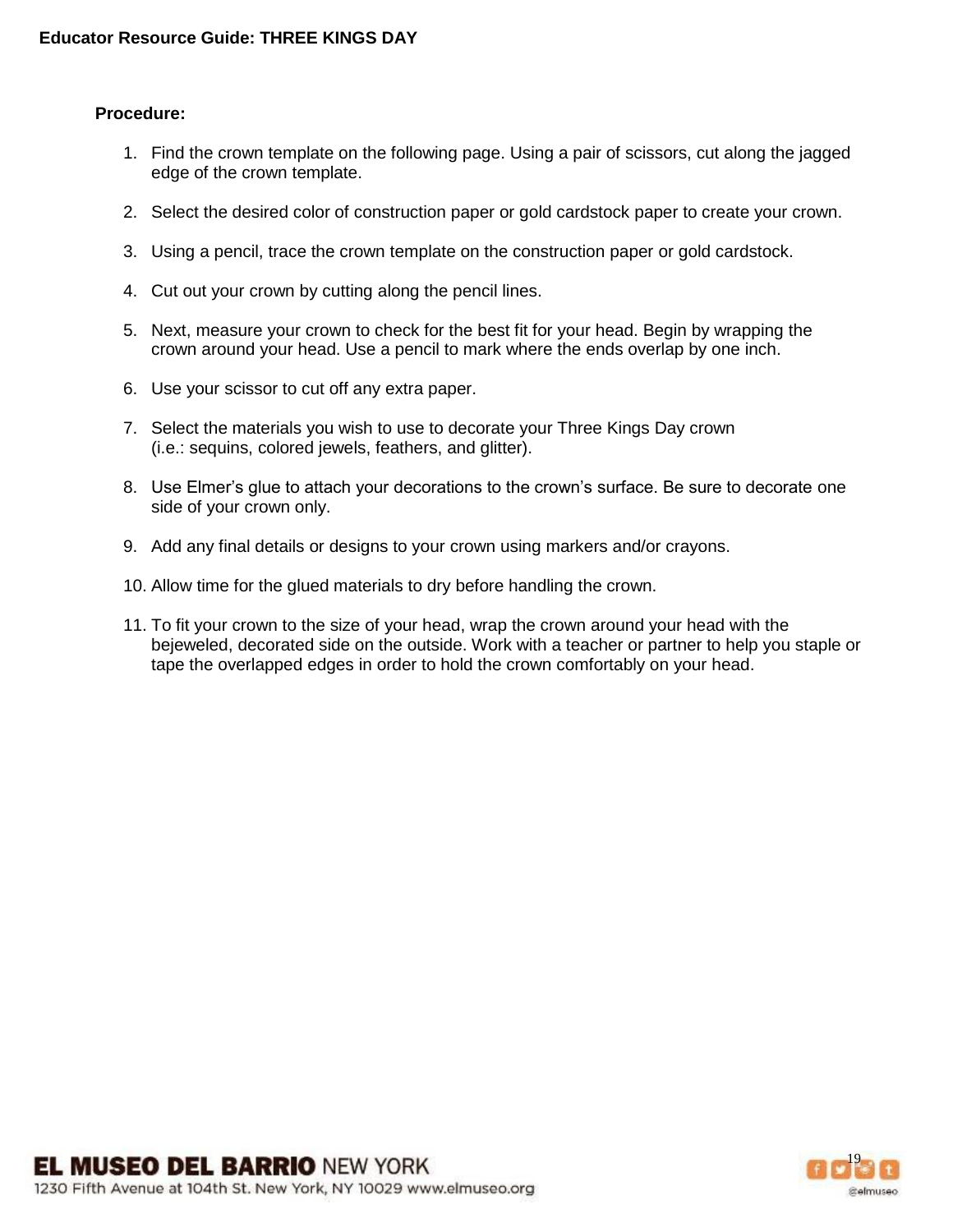



 $\leftarrow$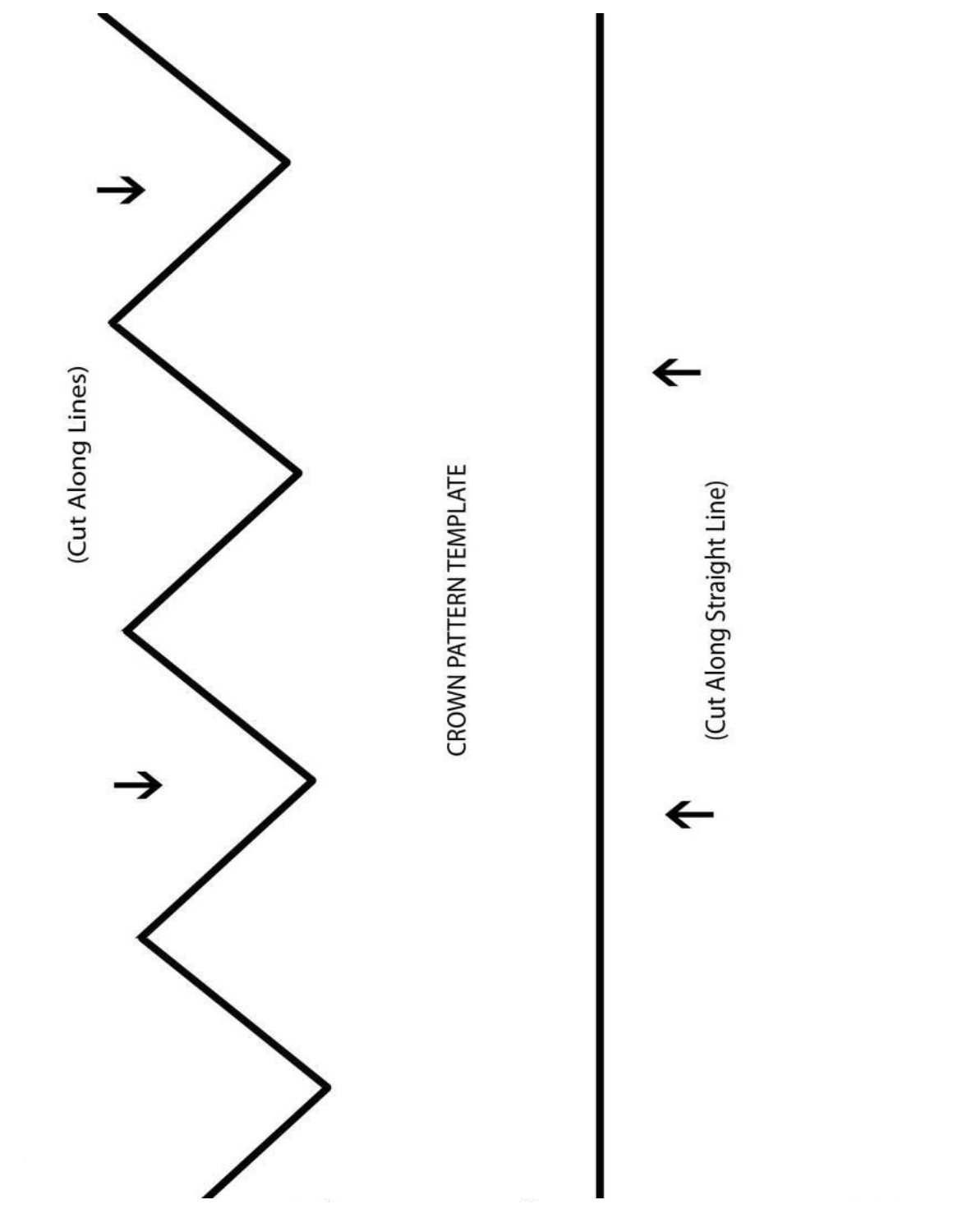# **Activity 3**: Three Kings Day Capes

On Three Kings Day, we celebrate the story the three Kings, who each travelled from far off lands, but came together to bring gifts to Jesus. On this day, we celebrate the gifts we all bring to our communities, and can look like a king or queen while doing so.

Like the Three Kings, children and adults who march in El Museo's Three Kings Day parade can wear special capes, to show what they give to the community. Using the materials and instructions listed below, create your own cape to wear at the parade.

We hope that you will join us for the celebration on **Monday, January 6th** and proudly wear your festive Three Kings Day cape.

#### **Materials:**

- A large piece of colored paper, big enough to cover your back
- Scissors
- Crayons, markers, pencils, or other drawing materials
- Construction or patterned paper for decoration
- Cloth for decoration
- Glue or glue sticks



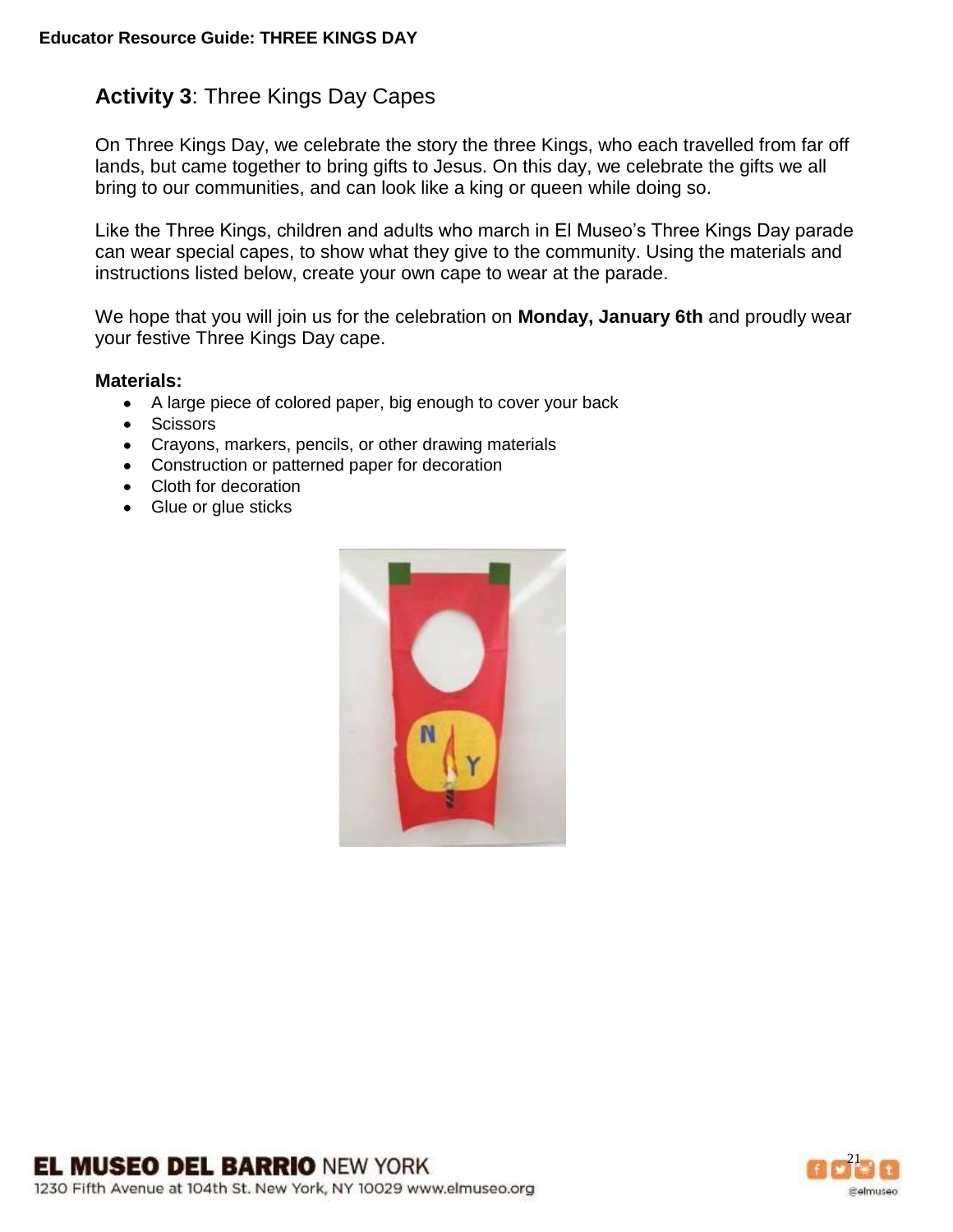## **Procedure:**

- 1. First, take some time to think about what you contribute to your community. For example, do you play on a team? Do you participate in group activities with your school? Is there something special you do for your family? You can write this down to remember for later.
- 2. Lay your large piece of paper out on a table or the floor, so that one of the short sides is facing you.
- 3. Now, fold the top of the piece one third of the way down. This will be the part that goes over your shoulders.
- 4. To create a space for your head, draw a semi-circle with the folded edge as the straight side. Make sure there is space on each side of the semi-circle so the front and back will still be connected. Take a look at the picture above as a reference.
- 5. Now, carefully cut out this semi-circle with the fold in the middle, so that when you unfold it you have a whole circle.
- 6. Next, flip the paper over, so the folded part is on the bottom. The hole for your neck should be at the top.
- 7. Do you remember what you thought of in step 1? How can you show it on your cape? Is there a symbol, or a scene you would like to use? Use the different materials to decorate your cape. If you are using glue or paint, make sure to let it dry before wearing it!
- 8. Wear your cape by putting the shorter folded part in the front. You are now ready for the parade!



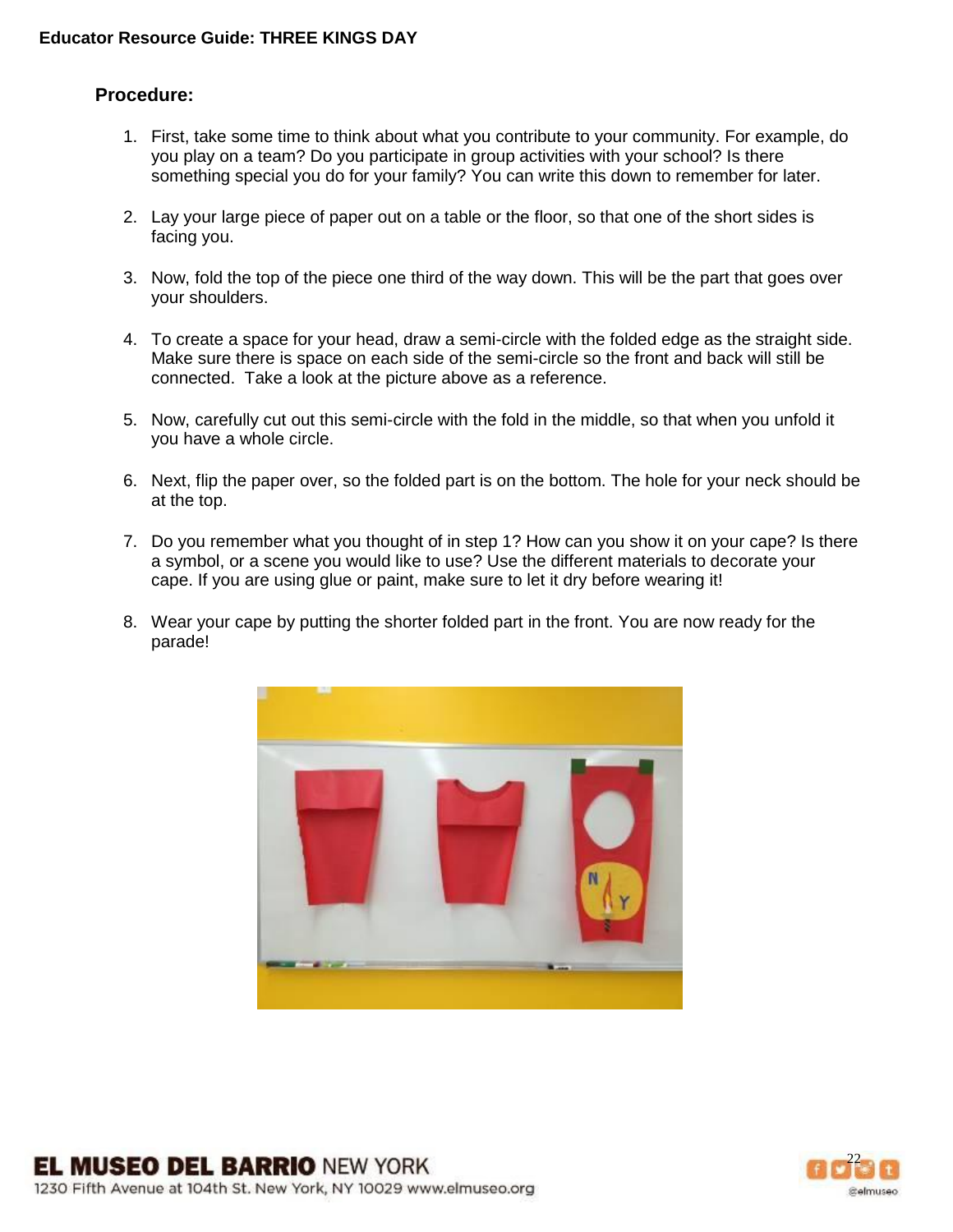# **PART IV. Vocabulary**

**Aguinaldos**: Holiday carols commonly sung during the Christmas and Three Kings' holiday season. *Aguinaldo* is a type of folk music played in Puerto Rico, mostly characterized by the sounds of the *jíbaro* or the farmers who lived in the mountains. A*guinaldos* are improvisational songs with rhyming verses that often address social issues or themes of love, and faith. Within the *aguinaldo* genre are the many celebrated Christmas songs that have come to represent the island's musical traditions around the holidays. *Aguinaldo also* means offering or gift and is associated with a holiday bonus. In this sense, the music becomes an offering to families and communities during the holiday season.

**Asalto**: Literally means 'an assault' in Spanish, but in the context of the *parrandas* and *trullas*  custom, it is a surprise visit or 'assault' of singing and music at the home of a neighbor or friend. This door-to-door caroling often extends into the very late hours of the night and early morning.

**Borikén:** The name the native Taíno people called the island of Puerto Rico meaning 'great land of the valiant and noble lord.' After colonization by the Spanish in the fifteenth century, the island was first named San Juan Bautista (St. John the Baptist), and later changed to Puerto Rico, meaning "rich port."

**Borinquen:** The name Puerto Ricans affectionately use to refer to Puerto Rico which is derived from Borikén, the Taino word for the island.

**Cuatro**: An instrument in the guitar and lute family which is considered to be the national instrument of Puerto Rico. The modern *cuatr*o has ten strings in five courses, derived from the *cuatro antiguo*, which had four strings, hence the name meaning 'four.' The *cuatro* is traditionally used in *aguinaldo* or *jibaro* folk music.

**Ciboria**: A metal canister, usually constructed from a precious metal like gold or silver. It is commonly used to store ceremonial materials or liquids, which are decanted for special religious services or occasions associated with spiritual reverence. Though ciboria vary in size and shape, their ornate decorations may include precious stones, gems, or a delicate raised surface relief.

**Crèche**: See nativity. A model or tableau representing the scene of Jesus Christ's birth, displayed in homes, churches, or public places during the Christmas season.

**El Día de Reyes**: The Spanish translation of Three Kings' Day. It is sometimes referred to as *Día de los Tres Reyes Magos* or Three Wise Kings Day. Greetings to friends often announce joyful greetings *¡Felíz Día de Reyes!* or Happy Three Kings' Day!

**Epiphany**: This feast day is celebrated on January 6 in the Christian calendar. In Medieval and Post-Reformation times, January 6 marked the final day of the twelve days of Christmas. The word is derived from the Greek word *epiphaneia* meaning "manifestation" or "revelation." The observance originated in the Eastern Catholic Church, and at first celebrated the total revelation of God incarnate in Christ. When this observance spread to the West, it became associated with the visit of the Magi to the infant Jesus (Matthew 2:1, 12), an event that in the West formed the Christmas observance. **Güiro:** This percussion instrument is believed to have originated with the Taíno people of the Caribbean. It is produced from an open-ended hollow gourd that with horizontal lines carved on the outside. These parallel carvings create a ribbed texture on the smooth surface of the gourd. During performance, the *güiro* is held in one hand, while a wooden dowel, or *pua* is held in the other hand and used to scrape over the surface of the ribbed side. It is scraped or strummed in rhythmic motions to produce its distinct ratchet-like sound. The *guiro* is used in traditional Cuban music such as *danzón*, *cha-cha-cha*, *guajira*, *charanga*, and in traditional Puerto Rican music such as *plena*, *danza*,

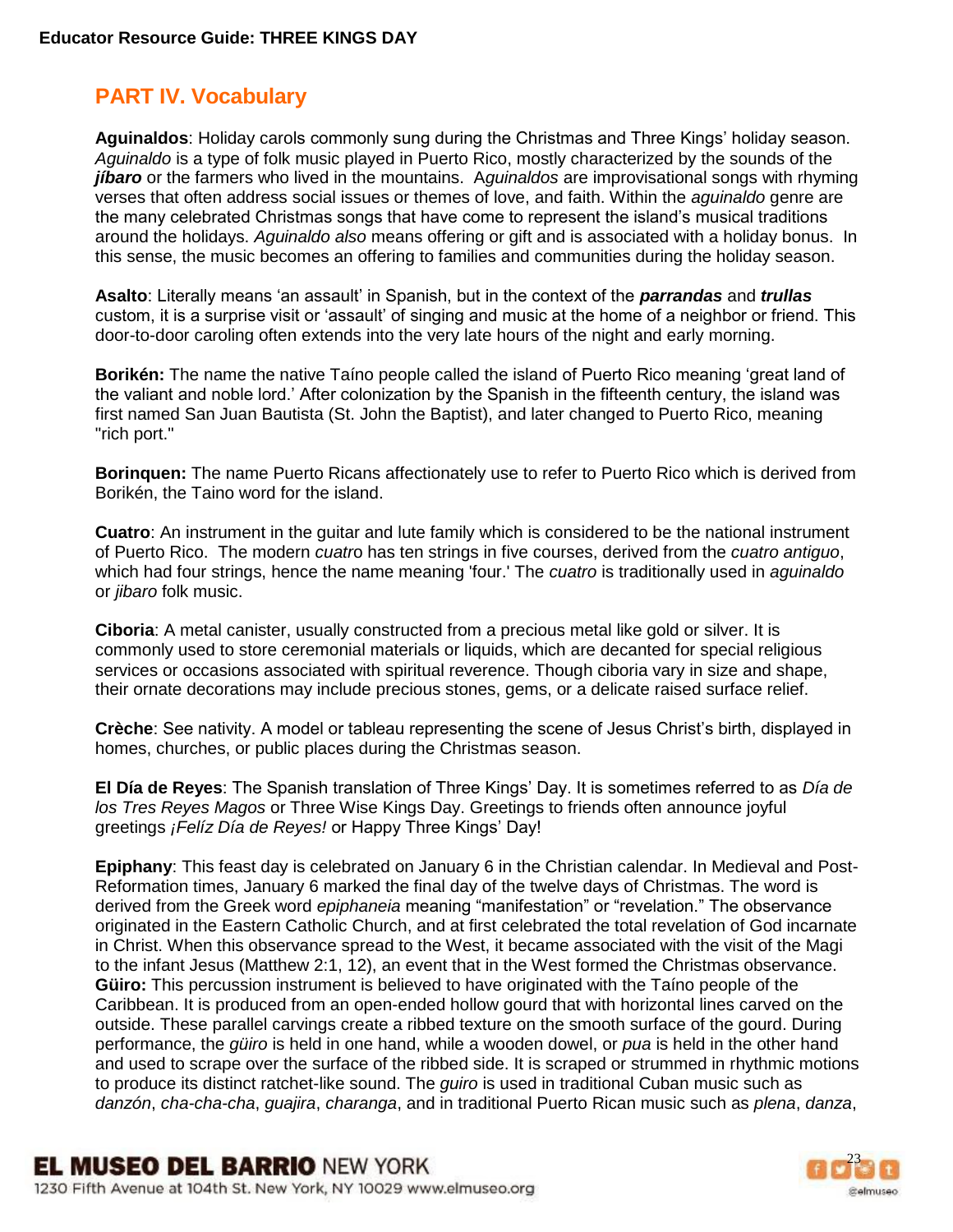*bomba*, *jibaro* (country) music, and others. The Dominican *guira*, is a similar percussion instrument commonly made of metal with hundreds of indentations rather than ridges.

**Frankincense:** This substance is a strong, pungent aromatic incense that is burned for special spiritual occasions. The smoke vapors of this hard resin have significant meaning because it is believed to provide a blessing. It is meant to visually fill a space and saturate one's sense of smell. It is one of the gifts believed to have been brought by the Three Kings to the infant Jesus.

**Jibaro:** A term that refers to a peasant, forest or country dweller in Puerto Rico. *Jíbaros* have become an important symbol of the Puerto Rican identity, just as cowboys have been a historical symbol of American culture, *guajiros* for the Cuban culture, *charros* for Mexicans, and *gauchos* for Argentinians.

**Magi:** These priestly men were part of the ancient Zoroastrian hierarchy of Eastern astrologers and interpreters of dreams. Since the passage in the Gospel of Matthew implies that the three kings were 'observers of the stars,' most conclude the intended meaning was 'Zoroastrian astrologers' and thus the title "Magi" was given to them. Much like the Brahmans of India, the Magi were keepers of a cult who exercised considerable political power in the East. Their status was highest during the time in which Zoroastrianism was recognized as the state religion in the region of Persia. Since the Magi possessed rare psychic talents to make predictions and interpret dreams, they were revered advisors who were considered 'wise men.' Thus, the Three Kings became known as 'Wise Men' or 'Wise Kings.' Moreover, their ability to understand divine happenings, such as the advent of the birth of Christ, made their skills appear magical. Hence from 'Magi,' the word 'magic' is derived.

**Manger:** A trough for feeding animals used as crib for the infant Jesus in traditional nativity scenes.

**Maraca:** A musical instrument or rattle believed to have originated with the Taino. It is made from *higuera*, a round gourd filled with seeds that rattle when shaken.

**Myrrh:** The surface of this aromatic material is similar to that of a walnut. It is a resinous material collected from the sap of trees native to Yemen, Somalia and Ethiopia. The pieces are brittle, semitransparent, oily, and often show whitish marks and powder. It has been used for ages as an ingredient in incense, perfume, and for medicinal or embalming purposes. It is believed that King Balthasar gave this gift to the infant Jesus to anoint him as a healer or king, and to foreshadow is early death.

**El Nacimiento**: Spanish word for nativity. See definition below.

**Nativity:** The depictions of the scenery of Jesus' birthplace, usually in a stable or cave, and those who were present which traditionally includes the infant Jesus, his parents, Mary and Joseph, farm animals including a rooster, ox, and donkey, shepherds and the Three Kings. Three-dimensional nativity figures or live nativity scenes are often staged during the holiday season in homes, churches and public spaces. Traditionally, the infant Jesus figure is added to the scene on December 25 and the Three Kings on January 6, the feast of the Epiphany.

**New Testament**: The second part of the Christian Bible, written originally in Greek and recording the life and teachings of Jesus and his earliest followers. It includes the four Gospels, the Acts of the Apostles, twenty-one epistles by St. Paul and others, and the book of Revelation.

**Octavitas:** Many people in Puerto Rico prolong the Christmas season or *las navidades* beyond Three Kings' Day. Las Octavitas or "the little eights," signify the eight days after January 6, which are devoted to adoration of the Christ child, gift giving and parties. Families and friends exchange visits with neighbors and loved ones and host festive gatherings during this time.

**EL MUSEO DEL BARRIO NEW YORK** 1230 Fifth Avenue at 104th St. New York, NY 10029 www.elmuseo.org

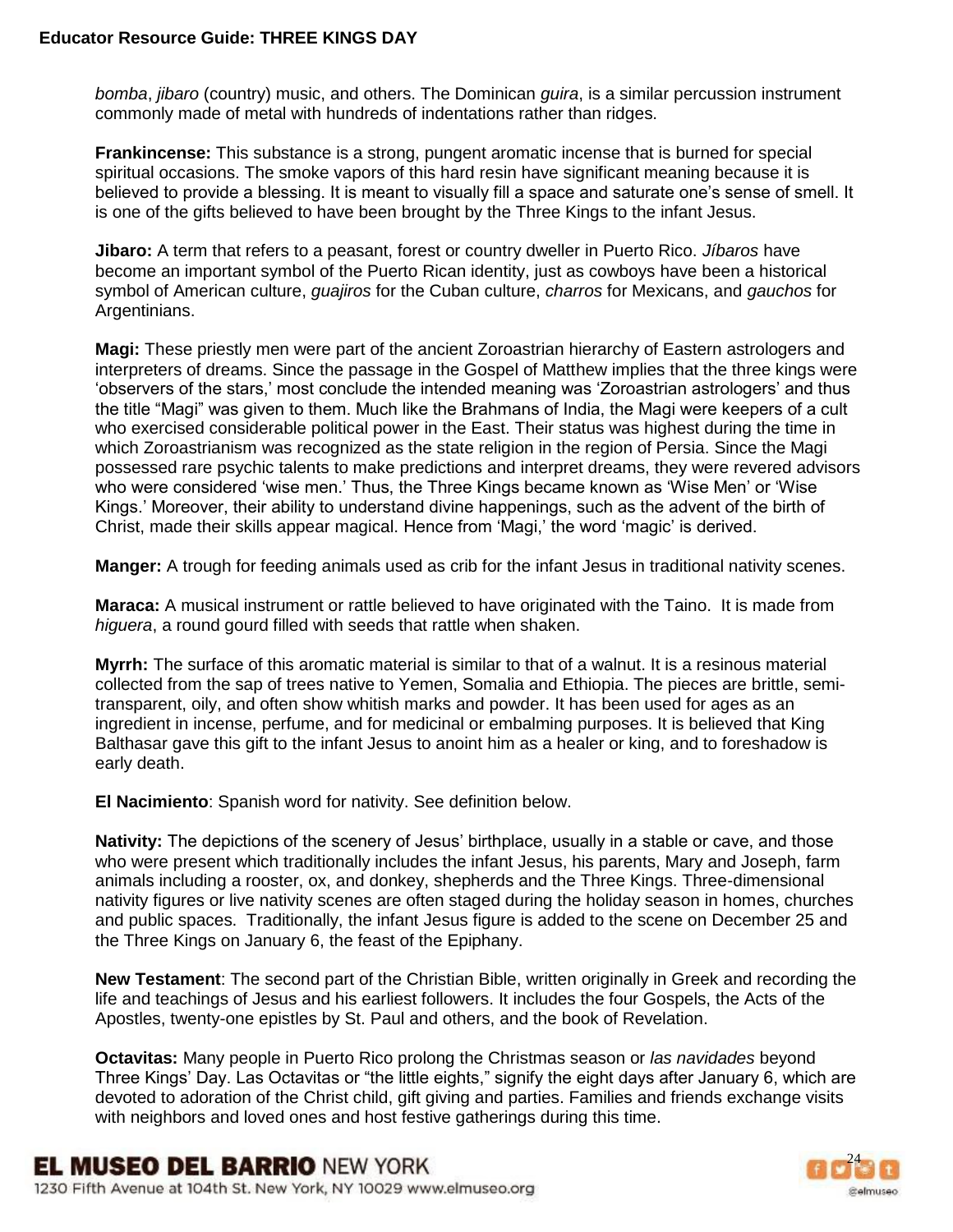**Old Testament**: The first part of the Christian Bible, comprising thirty-nine books and corresponding approximately to the Hebrew Bible. Most of the books were originally written in Hebrew, some in Aramaic, between about 1200 and 100 BC. They comprise the chief texts of the law, history, prophecy, and wisdom literature of the ancient people of Israel.

**Parrandas:** During the holiday season in Puerto Rico, and other areas of Latin America, groups of carolers called *parranderos* or *trulleros* go door-to-door and sometimes play instruments to serenade friends, neighbors, and family. On occasion, as part of their *parranda* they perform surprise visits or *asaltos***.**

**Pesebre:** Spanish word for manger. See definition above.

**La Promesa de los Reyes:** The 'promise of the kings' is an act whereby a person makes a wish or prayer asking the Three Kings for a gift or miracle and in return they will perform a promised deed. When the prayer or wish is granted, s/he must fulfill the promise made.

**Las Posadas:** Over nine consecutive days, starting on December 16, people celebrate *las posadas*, candlelight processions commemorating the journey of Mary and Joseph to find shelter in Bethlehem. Children and adults dress in costume portraying the characters of the story, including Mary and Joseph, angels, the Three Kings and shepherds and shepherdesses. The procession visits neighborhood homes in their quest for lodging while singing *villancicos*, or holiday carols. The evening ends with a festive celebration held at the last home, which welcomes the procession in for food, drink and the smashing of colorful *piñatas.*

**Regalos:** The Spanish word for gifts. The night before Three Kings Day, children gather water and fresh grass and place it in shoeboxes under their beds for the Kings' camels. According to tradition, the Magi reward good children by replacing the grass with gifts.

**Rosca de Reyes (King's Cake):** A sweet cake shared during The Three Kings Day celebration usually in the shape of a crown and decorated to simulate the gems of the Kings.

**Santos de Palo:** These 'wooden saints', as they are called, are miniature figurines of Catholic saints, nativity scenes and the Three Kings that are fashioned by *santeros***.** The *santos de palo* are carefully carved by hand with special tools, finished, and painted with colorful tempera paint.

**Santeros(as):** A master wood carvers who creates wooden figurines of the Three Kings and the saints. This tradition is passed down from one generation to the next in families and by groups of craftsmen. Santero also refers to a practitioner of the Santeria religion.

**Scepter:** A symbolic ornamental staff held by a ruling monarch, a prominent item of royal regalia.

**Sultan:** The sovereign ruler of an Islamic country, especially formerly the head of the Ottoman Empire.

**Spanish Caribbean**: Refers to the Spanish-speaking countries in the Caribbean such as Cuba, Dominican Republic, and Puerto Rico.

**Symbol**: Something, such as an object, picture or word that stands for or suggests something else by association or resemblance.

**Tableau**: A group of models or motionless figures representing a scene from a story or from history.

**Trullas:** Groups who travel door-to-door to make surprise visits to neighbors and families and sing

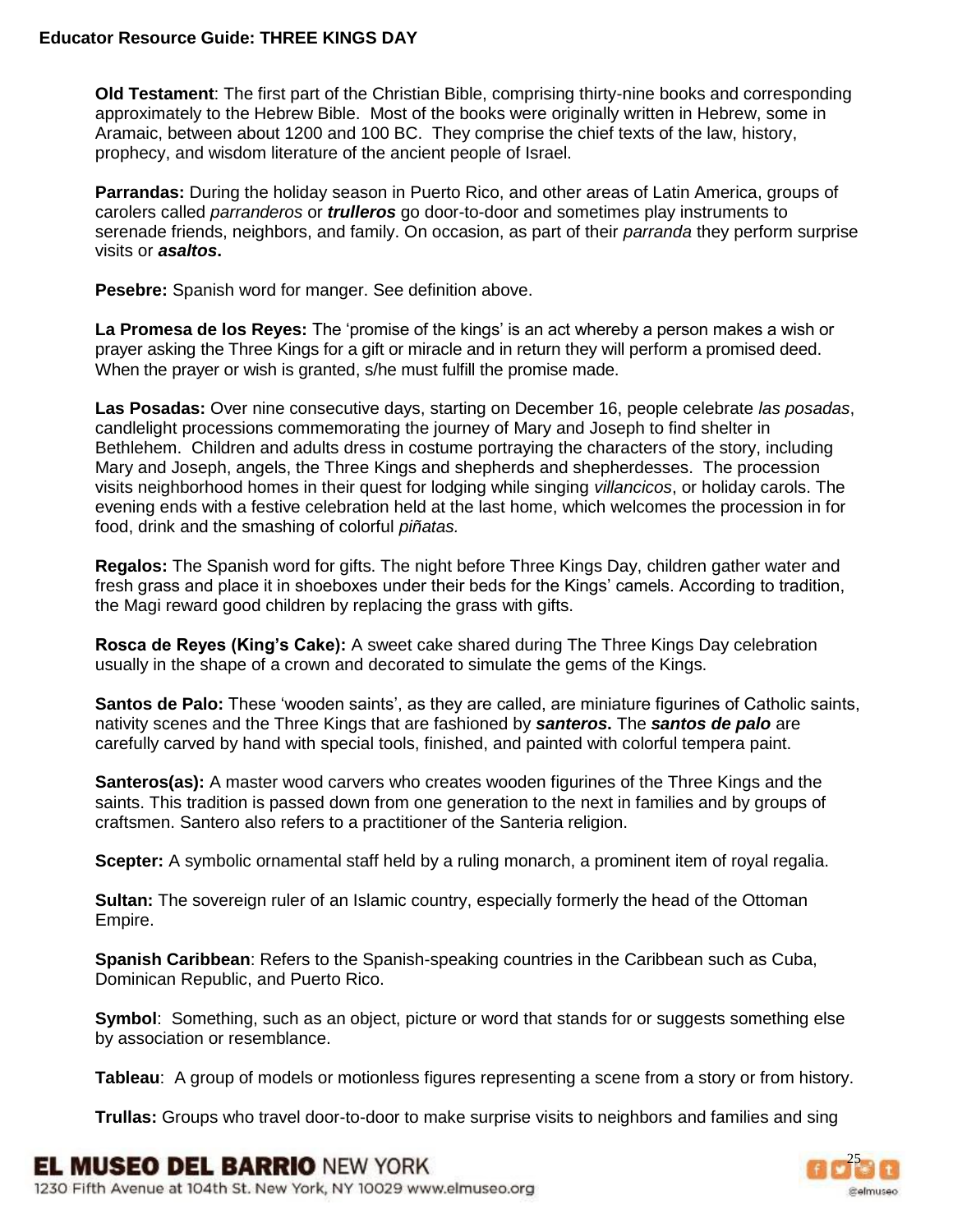traditional songs. The term *trulla* was derived from 'patrulla', the patrol of the Spanish Civil guard, who roamed the streets to control the people and keep order. (See *parrandas*)

**Velorios de los Reyes:** Catholics honor and venerate the Three Kings for their nobility, honor, and example of faith through special gatherings or vigils. People say prayers and chant in recognition of the Kings' great religious belief in Jesus Christ, believed by Christians to be God incarnate.

**Vesper:** An evening prayer; evening.

**La Vispera de Reyes:** The Eve of Three Kings Day, on January 5. On this evening, children eagerly await the arrival of the Kings the following day. Children leave water and hay for the Kings and their camels or horses.

**Villancico:** A song of praise or joy, especially for holiday celebrations such as Christmas or Three Kings Day. Originally a secular genre of music, the *villancico* developed into religious hymns made popular in 16<sup>th</sup> century Spain and its Latin American colonies, and used to celebrate Catholic feast days.

**Zoroastrianism**: A monotheistic pre-Islamic religion of ancient Persia founded by Zoroaster in the 6<sup>th</sup> century BC.

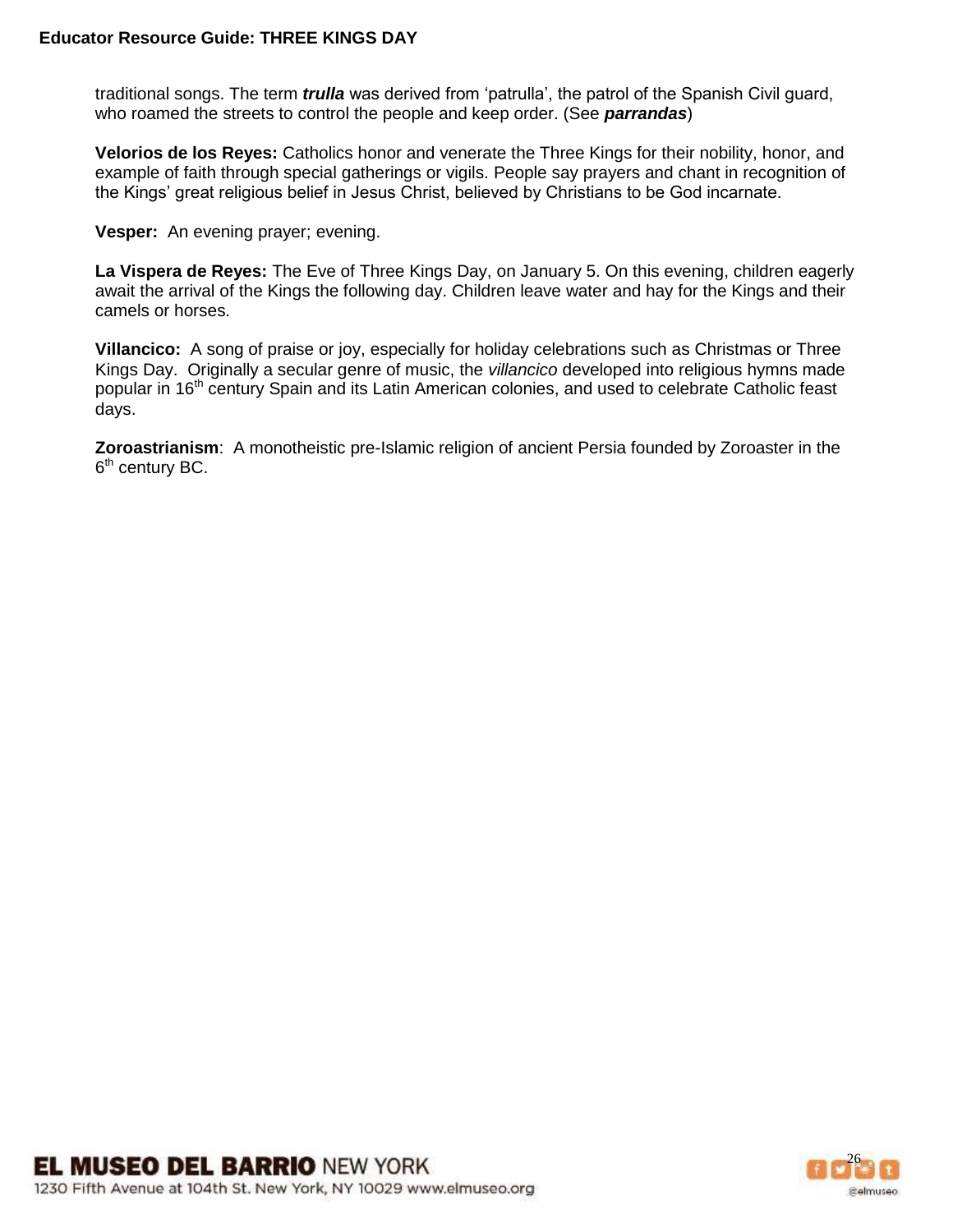# **PART V. Resources**

#### **BIBLIOGRAPHY**

#### **Books for Children and Youth**

dePaola, Tomie. *The Story of the Three Wise Kings*. New York: Putnam Publishing Group, 1983, and *The Night of Las Posadas*. New York: Putnam Juvenile, 2001.

Gil, Lydia M. *Mimi's Parranda*. Houston: Pinata Books, 2007

Hoyt-Goldsmith, Diane. *Three Kings Day: A Celebration at Christmastime*. New York: Holiday House Inc., 2004

Zapater, Beatriz McConnie. *Three Kings' Day (Multicultural Celebrations)*. Parsippany: Modern Curriculum Press, 1990

#### **General**

Vaughan, Carolyn, and The Metropolitan Museum of Art. *The Gifts of the Magi: Gold and Frankinsense, and Myrrh*. New York: Bulfinch Press/Little, Brown, and Company, 1998.

Ebinger,Virginia Nylander. *Aguinaldos: Christmas Customs, Music, and Foods of the Spanishspeaking Countries of the Americas*. Santa Fe: Sunstone Press, 2008.

#### **Graphics**

Estrada, Henry C. and Ramírez, Yasmin. *Pressing the Point: Parallel Expressions in the Graphic Arts of the Chicano and Puerto Rican Movements*. New York: El Museo del Barrio, 1999.

#### **Musical Traditions**

Manuel, Peter Lamarche, Kenneth Bilby, and Michael Largey. *Caribbean Currents: Caribbean Music from Rumba to Reggae*. Philadelphia: Temple University Press, 2006.

#### **Santos De Palo**

Camacho, Doreen M. Colon. *Los Santos de Puerto Rico: Estudio de la imaginería popular*. San Juan: Doreen M. Colón Camacho, 2003

Curbelo, Irene. *The Expressive Other: Understanding and Enjoying Puerto Rican Santos*. Diomedes Press, 2003.

Vidal, Teodoro. *Santeros puertorriqueňos*. San Juan, Ediciones Alba, 1979.

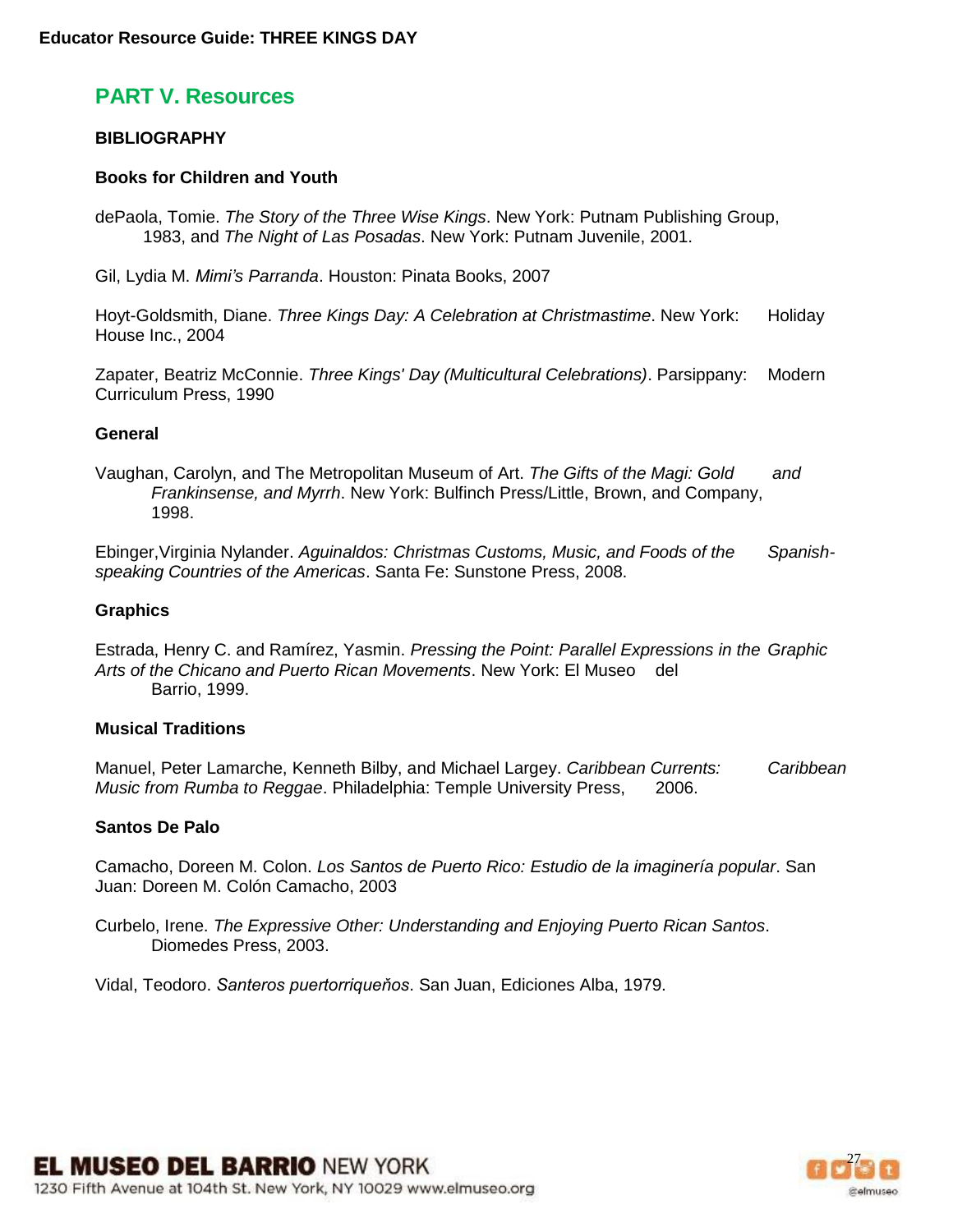## **WEBOGRAPHY**

#### **Aguinaldos and other Holiday Music**

*<http://www.elboricua.com/aguilnados.html> This page provides the lyrics to various popular aguinaldos. Lyrics in Spanish.*

#### <http://prboriken.com/nav.htm>

*This site (in Spanish and English) gives a great deal of information specific to Puerto Rico and its Three Kings and Christmas traditions, as well as lyrics to various aguinaldos.*

#### **General Information about Christmas and Three Kings Day in Latin America**

[www.elboricua.com/pr\\_christmas.html](http://www.elboricua.com/pr_christmas.html) *Information on how Christmas, traditions, and related customs are celebrated in Puerto Rico.* 

[http://www.mexconnect.com/mex\\_/feature/xmasindex.html](http://www.mexconnect.com/mex_/feature/xmasindex.html) *This page contains numerous links to articles on how the holidays are celebrated throughout Mexico.*

#### *<http://www.reyesdejuanadiaz.com/>*

*This Spanish language website describes the origin and history as well as upcoming events related to the Three Kings Day celebration in Juana Diaz, Puerto Rico, in existence since 1884.* 

#### **Latin American and Caribbean Musical Instruments**

#### *<http://americanhistory.si.edu/vidal/about/?id=6>*

*This website is based on "A Collector's Vision of Puerto Rico," an exhibition that was on view at the National Museum of American History in the 1990's. The website examines the collection of Teordoro Vidal, whose 3,200 objects of material culture reflect the history of Puerto Rico. See "Music" for a detailed description and images of Puerto Rican folk instruments.* 

#### *<http://www.musicofpuertorico.com/index.php>*

*This website, available in English and Spanish, provides a thorough overview of Puerto Rican music, instruments, and artists. Includes lyrics and some audio clips for traditional and popular music.* 

#### **Santos de Palo and Santeros**

#### [http://www.si.edu/mci/downloads/articles/our\\_story.pdf](http://www.si.edu/mci/downloads/articles/our_story.pdf)

*The Smithsonian Center for Materials Research and Education's on-line activity guide about santos de palo and santeros,wood carvers in the Puerto Rican tradition. It includes a brief background of the island's history, map, santeros interviews, a painting activity, and bibliography.*